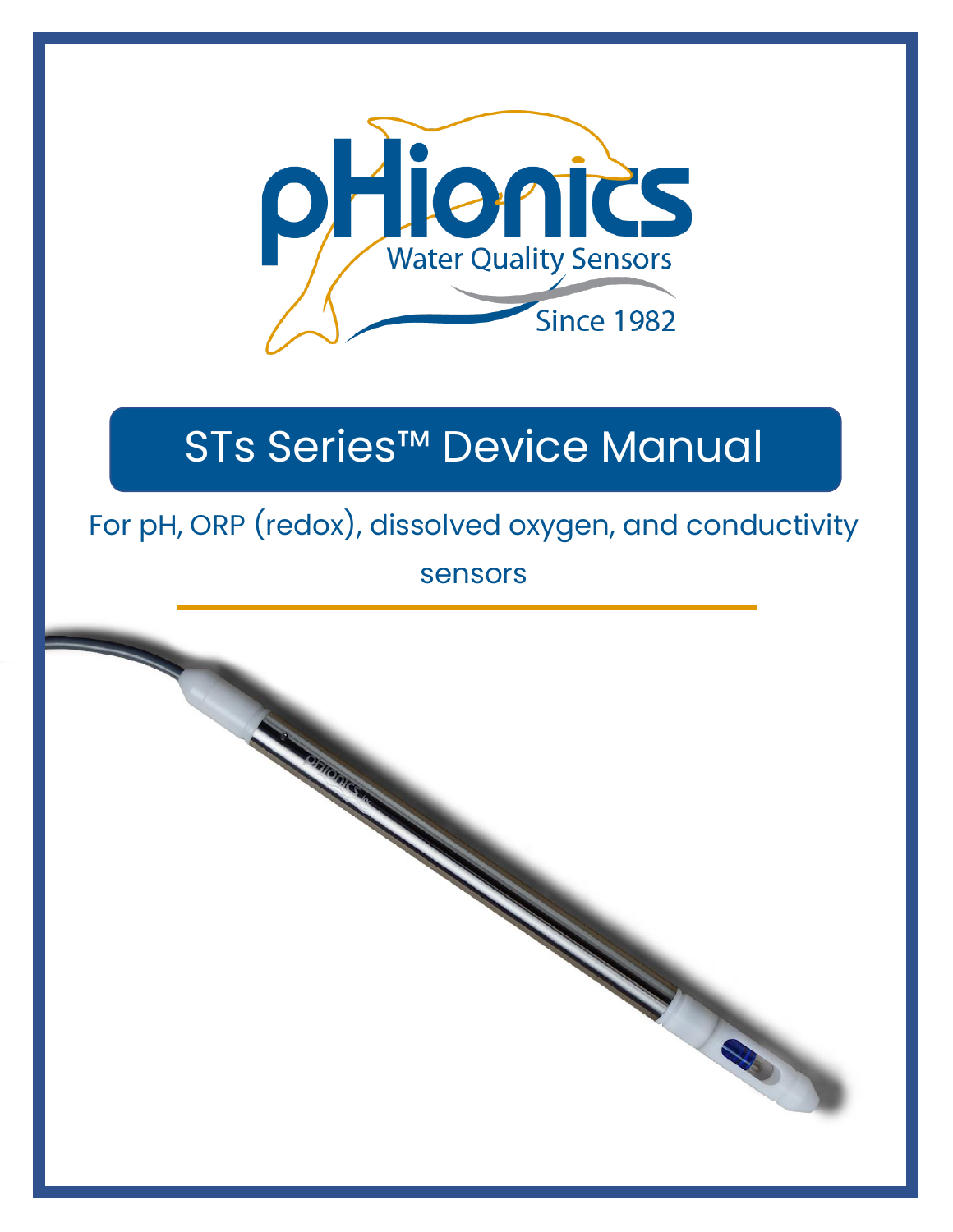# CONTENTS

| 1.0   |     |    |
|-------|-----|----|
| 1.1   |     |    |
| 1.2   |     |    |
| 2.0   |     |    |
| 2.1   |     |    |
| 2.2   |     |    |
| 2.3   |     |    |
| 2.3.1 |     |    |
| 2.3.2 |     |    |
| 2.3.3 |     |    |
| 3.0   |     |    |
| 3.1   |     |    |
| 3.2   |     |    |
| 3.3   |     |    |
| 3.4   |     |    |
| 4.0   |     |    |
| 4.1   |     |    |
| 4.2   |     |    |
| 4.4   |     |    |
| 4.5   |     |    |
| 5.0   | ORP | 21 |
| 5.1   |     |    |
| 5.2   |     |    |
| 5.3   |     |    |
| 5.4   |     |    |
| 6.0   |     |    |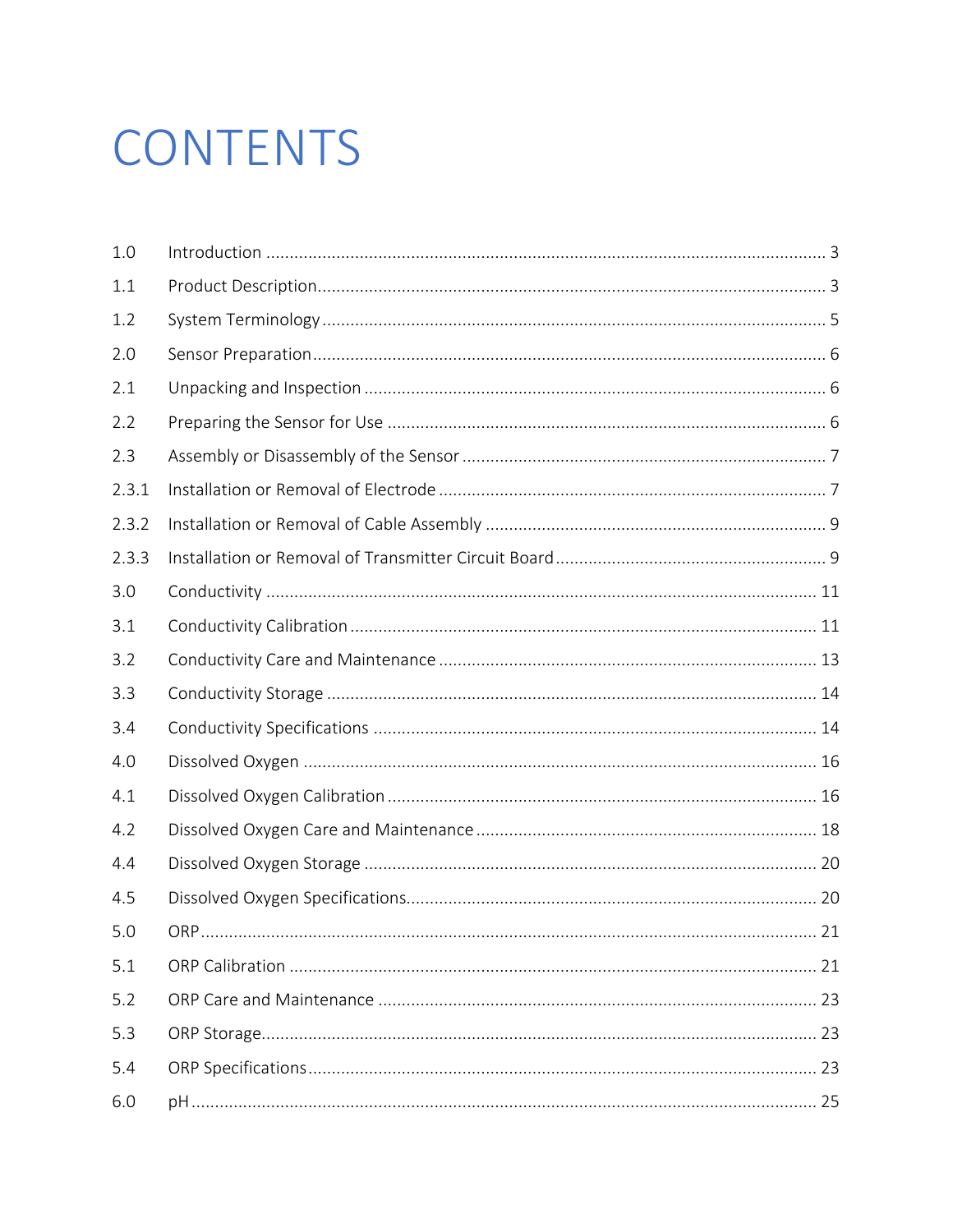| 6.1  |  |
|------|--|
| 6.2  |  |
| 6.3  |  |
| 6.5  |  |
| 7.0  |  |
| 7.1  |  |
| 7.2  |  |
| 7.3  |  |
| 7.4  |  |
| 8.0  |  |
| 9.0  |  |
| 10.0 |  |
| 11.0 |  |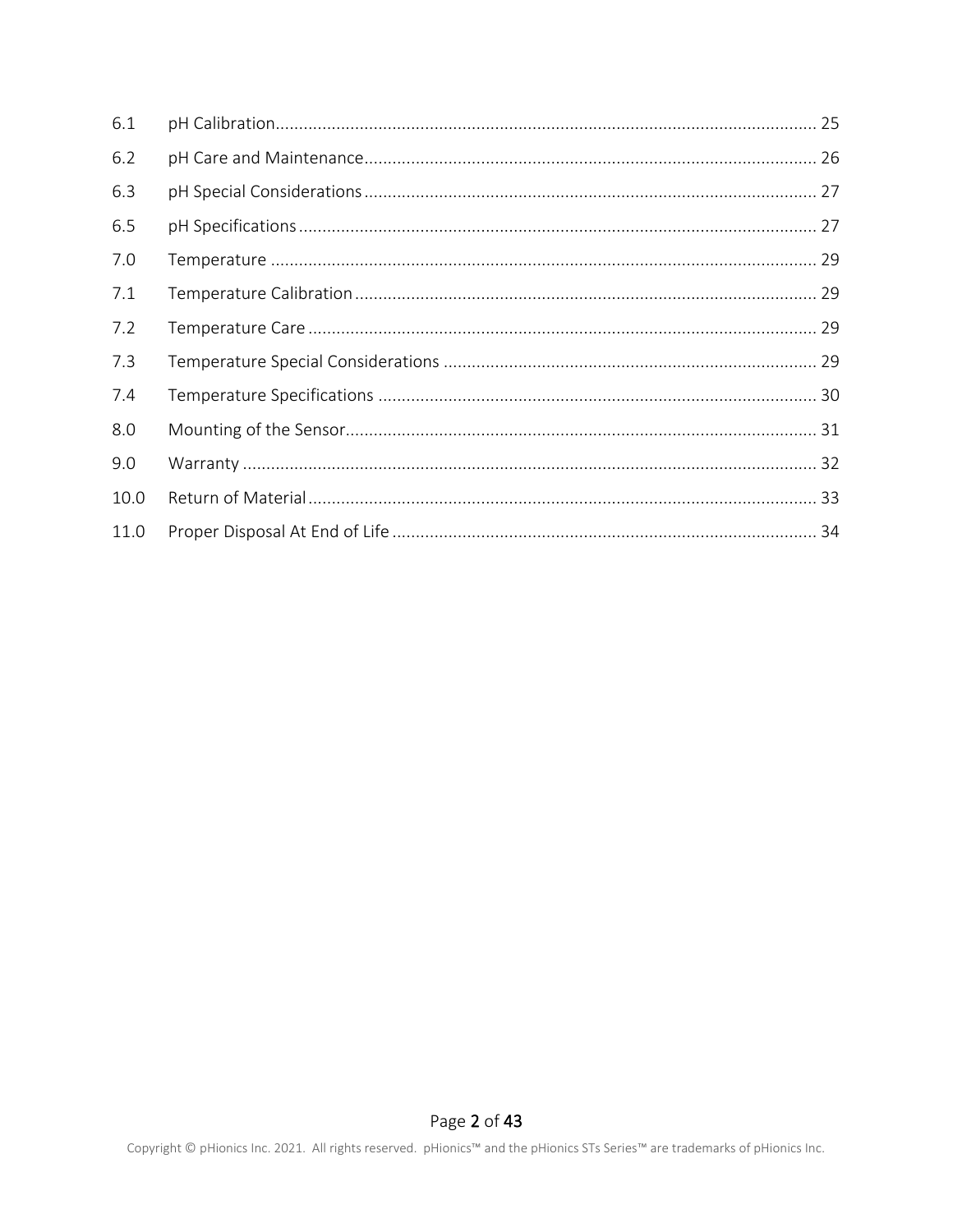# <span id="page-3-0"></span>1.0 INTRODUCTION

#### <span id="page-3-1"></span>1.1 PRODUCT DESCRIPTION

Thank you purchasing a pHionics STs Series sensor. The product will provide years of service if it is maintained according to the guidelines suggested in these instructions.

The STs series of submersible water quality sensors have an integrated preamp and an isolated two-wire 4-20 ma transmitter. Two independent channels simultaneously transmit a water quality parameter (pH, conductivity, dissolved oxygen, ORP) and a temperature signal -- two wires for pH and two wires for temperature. The compact design afforded by the patented pHiConn<sup>TM</sup> keyless connection system – along with 316SS (titanium optional) and Delrin or PVDF construction -- make this rugged device ideal for environmental water quality applications. Individual units can be combined to make redundant or multiparameter modules using the pHionics' patented pHiKlip<sup>TM</sup> array system. As with all pHionics' designs, the sensors are designed to simplify water quality measurement so you can focus on what matters most to you.

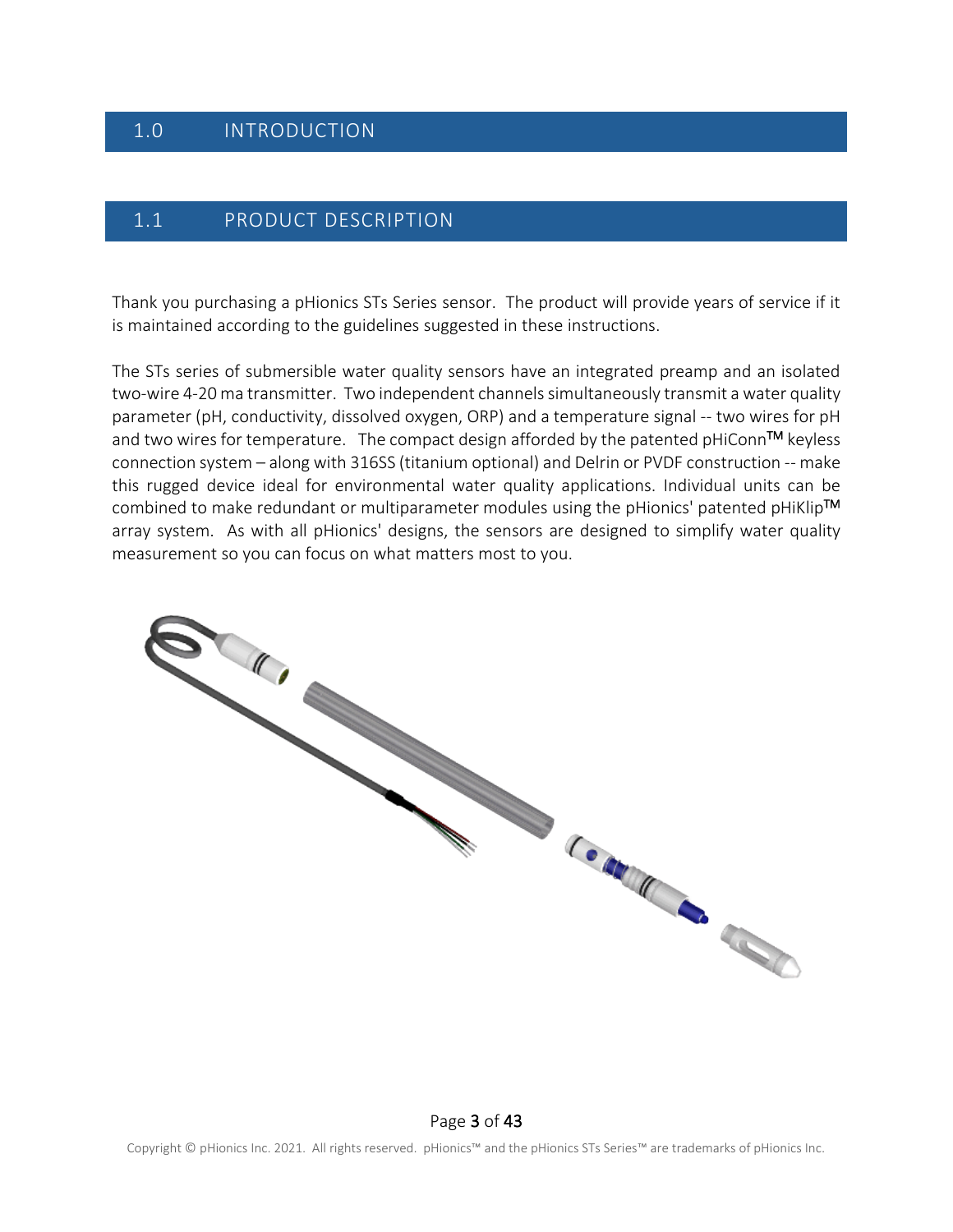The 'true 2-wire' (no confusing third wire for power), 4-20 ma STs series sensor sends a current proportional to the parameter being measured on the same two wires that provide the power (8 to 40 volts dc). Current transmission allows for long runs of inexpensive cable or wire (up to three miles with proper gauge of wire) that is virtually noise-free without any signal loss that is common to voltage (IR drop) or digital (capacitance or reactance affecting 'rise/fall' timing). The low, eightvolt minimum operation voltage allows the units to be powered by 12-volt battery systems with 4 volts of compliance, making them compatible with RTU's and solar powered applications. The units are intended for calibration via software supplied with the datalogger or connected receiver.

The pH, dissolved oxygen, or conductivity signal on Channel 1 is automatically temperature compensated to standardize outputs and save you time. This is not to be confused with the temperature channel of the sensor, which provides an independent, isolated, 4-20 ma output proportional to the 0 to 50  $\degree$ C range on Channel 2.



The auto-polarity correction feature directs the applied supply voltage to allow for proper operation regardless of wire hookup. The RED and BLACK wires are for channel  $1 - pH$ , and the WHITE and GREEN wires are for channel 2 -- temperature. The electrode can be replaced in 15 seconds -- further reducing costs.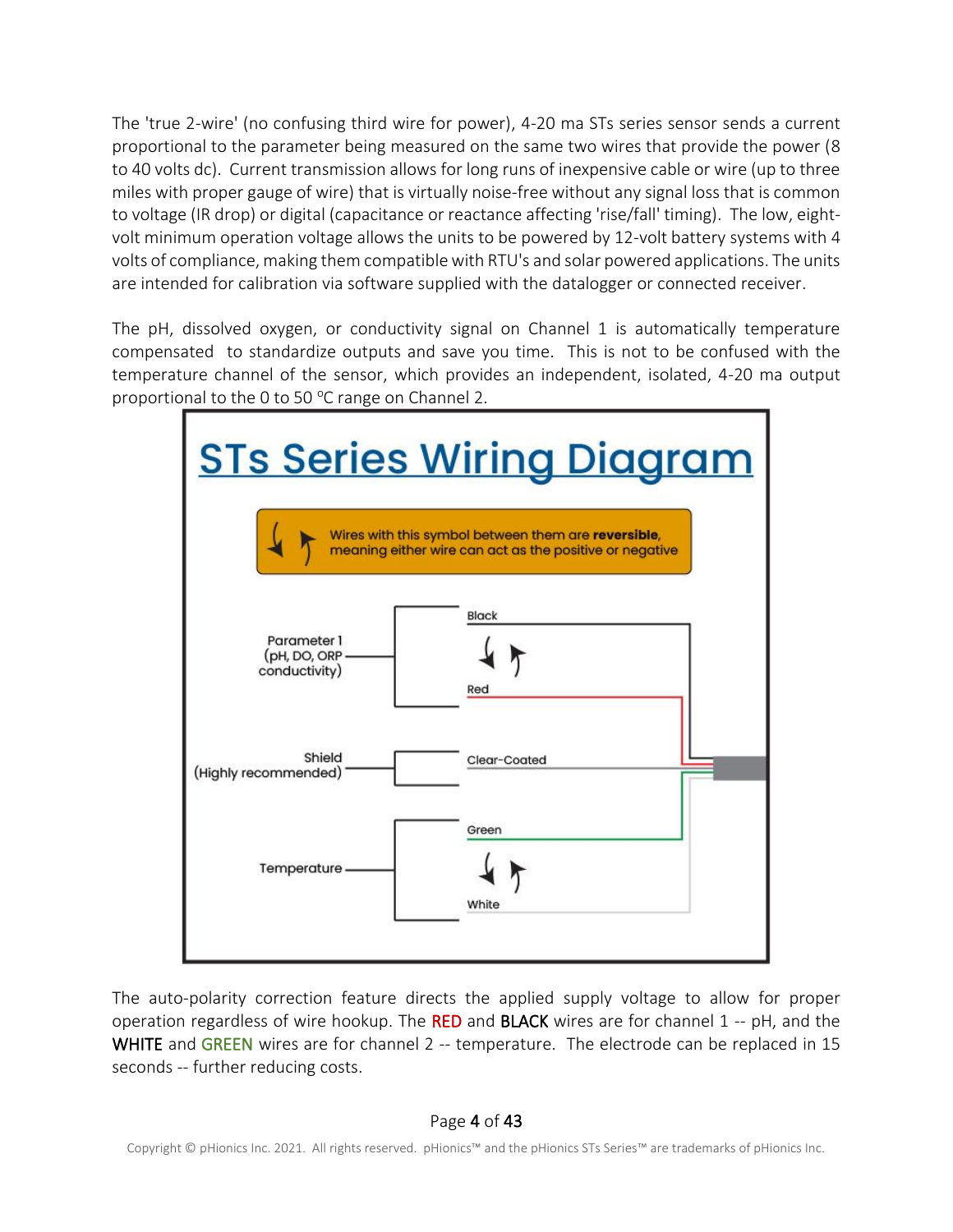

# <span id="page-5-0"></span>1.2 SYSTEM TERMINOLOGY

• Jacketed Cable and Connector - Kevlar<sup>TM</sup> (DuPont) reinforced, shielded, water-blocked, polyurethane jacketed cable built for tough applications that screws into the transmitter housing.

• Transmitter Housing - 316 Stainless Steel or titanium designed for long-term submersion. Protects the **circuit** board from impact and acts as solution ground and a shield to improve output accuracy.

• Circuit board – The brain of the device protected inside the transmitter housing that differentiates noise and amplifies the signal.

• Electrode - The sensing device. The electrode connector contacts the circuit board.

• Electrode Tip – The potentiometric sensing element of the electrode. Conductivity electrodes measure with cells present along the length of electrode instead of the tip.

• Electrode body – Fits over the outside of the electrode. It threads into the transmitter housing and provides a strong waterproof seal.

• Electrode guard  $-$  Protective plastic placed over the electrode tip to prevent damage and reduce debris build-up. Removable for easy maintenance.

All parts are replaceable and can be purchased at phionics.com.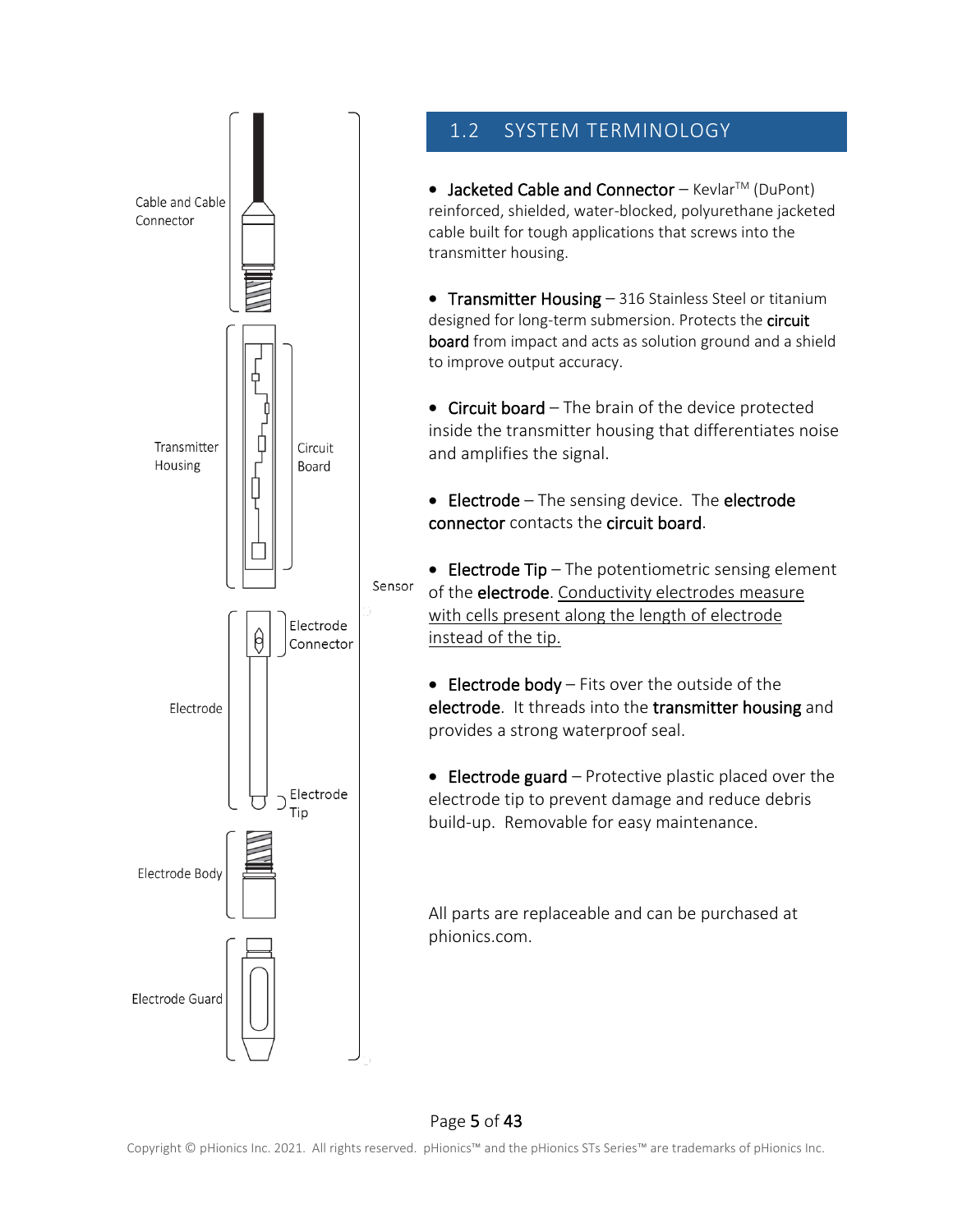# <span id="page-6-0"></span>2.0 SENSOR PREPARATION

# <span id="page-6-1"></span>2.1 UNPACKING AND INSPECTION

- Confirm that all parts appear have sustained no detectable damage in shipment.
- Save the packing carton, vinyl boots, and packing materials in case the sensor needs to be returned to the factory for credit or repair.

# <span id="page-6-2"></span>2.2 PREPARING THE SENSOR FOR USE

[For a video of this procedure, please click here.](https://youtu.be/P3kdRBzgJk0)

The system is typically shipped ready to use after removal of the protective boots and attachment of the cable assembly.

- The vinyl boot (usually BLACK or GREY in color) covering the electrode should remain on until the unit is to be calibrated and should be saved for storage when needed.
- Remove the vinyl boot from the cable assembly. Inspect the gold rings of the connector to verify that they are free of dirt or contaminants that may interfere with an electrical connection. Inspect the external O-rings on the cable assembly – verify that they also are free of dirt or particulate that could preclude a proper seal when attached to the sensor.
- Remove the vinyl boot from the cable end of the sensor (the end with the logo). Inspect the cable end of the unit to verify that the housing has not been damaged on the connector end.
- Insert the cable assembly into the housing. Apply slight inward pressure and turn the sensor clockwise to thread the connector into the transmitter housing. Do not turn the cable as this could result in cable or seal damage. Continue to turn the housing until the plastic of the cable connector is flush with the housing. Do not overtighten as that may strip the connector thread.
	- For calibration, proceed to the appropriate parameter in section 3. If further assembly or disassembly is desired – proceed to section 2.3.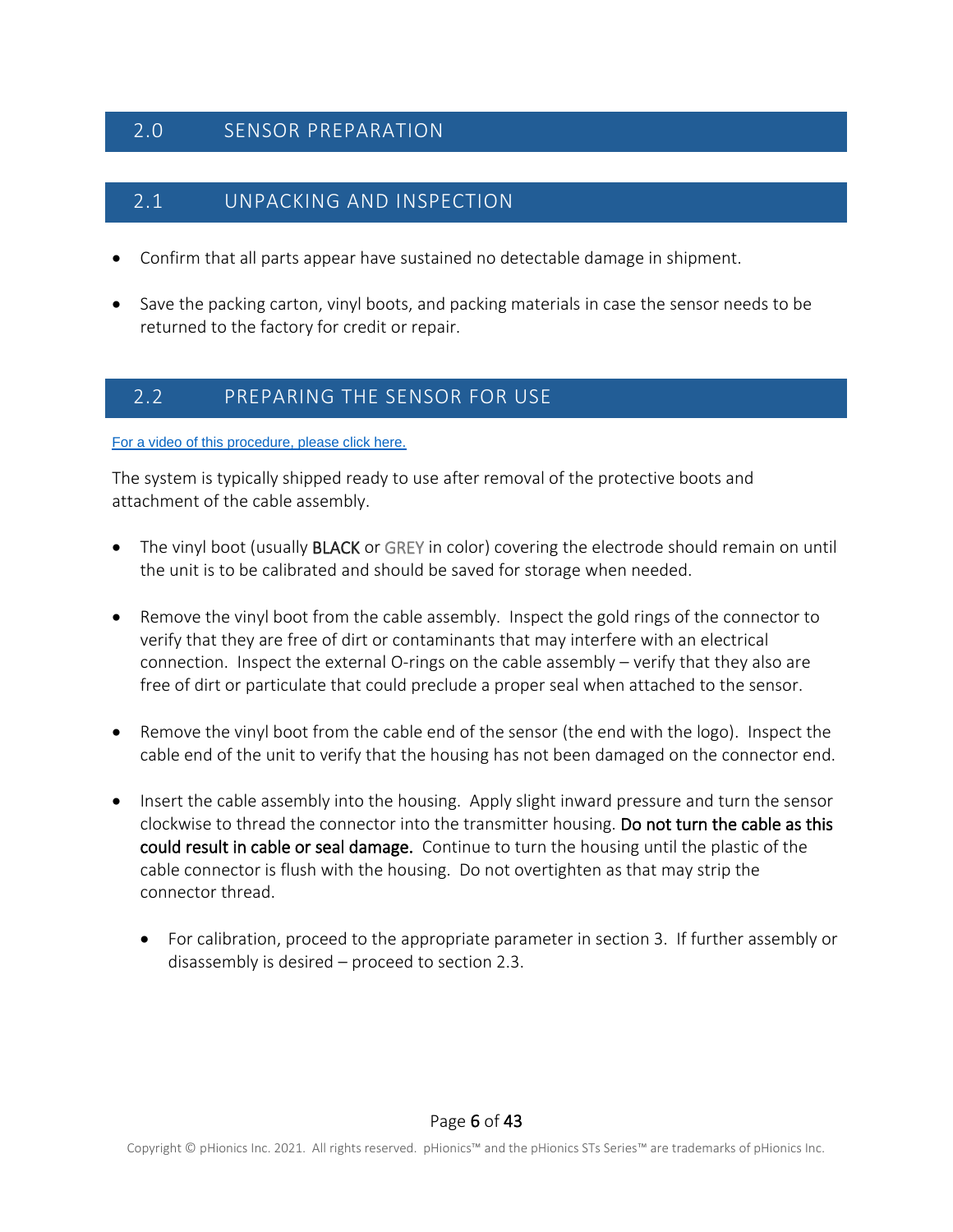# <span id="page-7-0"></span>2.3 ASSEMBLY OR DISASSEMBLY OF THE SENSOR

## <span id="page-7-1"></span>2.3.1 INSTALLATION OR REMOVAL OF ELECTRODE

Every electrode is designed to be very simple to replace to save you time and money. Replacement is required only when the electrode offset is greater than 15% after proper cleaning and calibration. Please view our articles linked below for more information on these topics. A video showing the step-by-step process of electrode replacement is also provided below. If you have any questions or feel that the electrode lasted far less time than expected, please reach out to us using the information on our contact page.

#### When to Calibrate and Replace an [Electrode](https://www.phionics.com/2020/08/26/when-to-calibrate-and-replace-electrode/)

#### VIDEO: Electrode Removal and [Replacement](https://youtu.be/wrbpvps60fk)

Always follow proper safety precautions for chemicals that may remain on the sensor after removal from application e.g. Use gloves when handling the sensor if removed from wastewater containing biohazards.

Always dry off sensor before removing or replacing parts and inspect the interior for any debris that might affect the O-ring seals. A Q-tip or soft cloth may be used to clean the interior if any debris is found.

Always perform removal or replacement of parts in an area where loose parts will not be lost.

Always inspect the connectors (gold concentric circles at ends of the electrode and cable connector) for cleanliness to ensure proper connection.

We recommend cleaning and lubricating the O-rings with silicon grease during any part change.

# Required Equipment

- 1. New electrode
- 2. pHionics STs Series Sensor

## Recommended Equipment

- 1. Safety goggles Prevents potassium chloride from getting into eyes if it splashes.
- 2. Silicon grease Helps with waterproofing and makes installation process easier.

#### Page 7 of 43

Copyright © pHionics Inc. 2021. All rights reserved. pHionics™ and the pHionics STs Series™ are trademarks of pHionics Inc.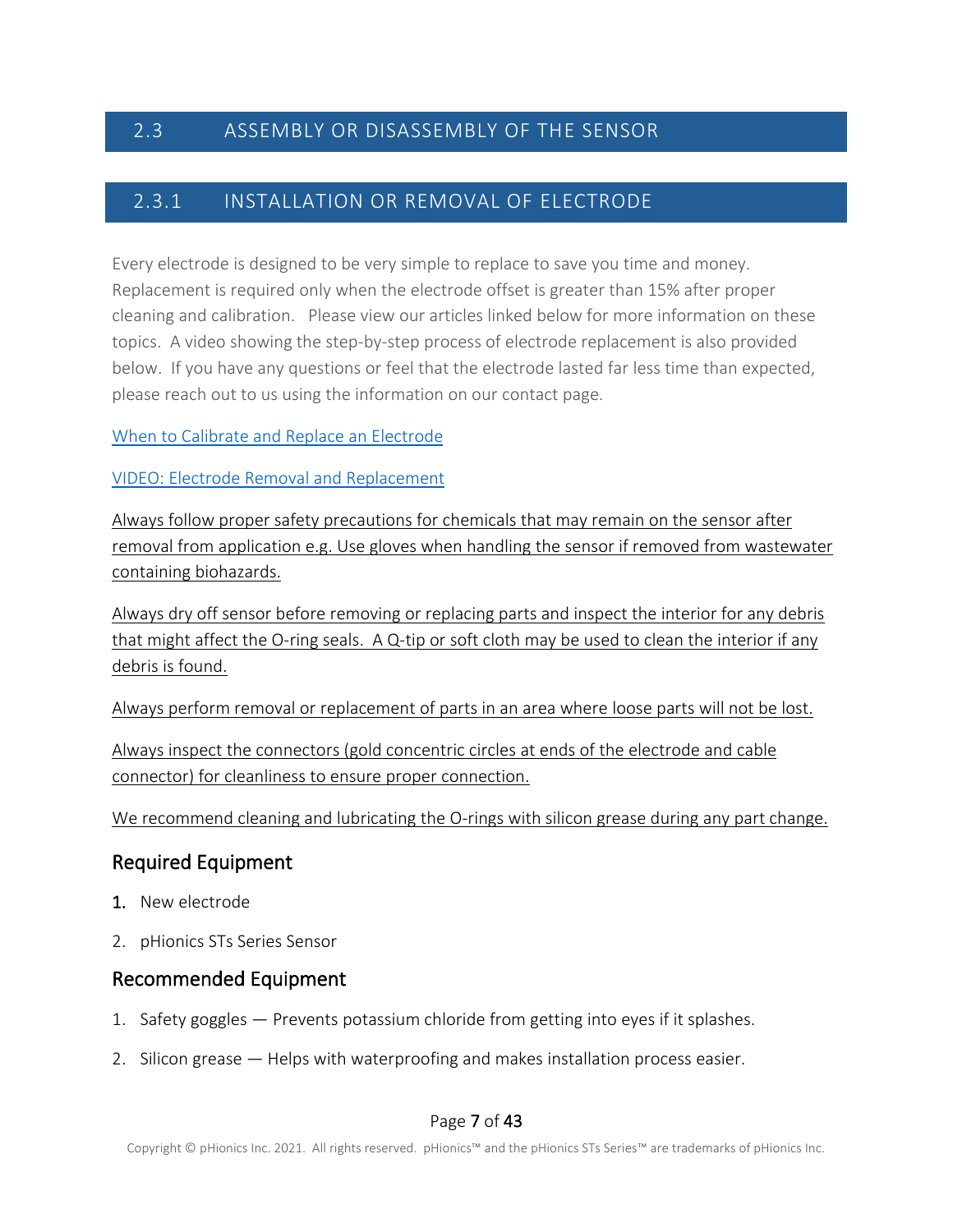- 3. Container Used to catch potassium chloride if it spills out of the bottle holding the new electrode (Used for pH and ORP electrodes).
- 4. Rubber band Helpsto grip electrode body and electrode connector because the O-ringswill

"set" over time and form a very tight seal that can make removal of certain parts difficult.

5. Paper towel — Useful for drying off the sensor.

#### Procedure

- 1. Grip electrode body with one hand and transmitter housing with other and twist counterclockwise to unscrew the electrode body.
	- a. The O-rings may have formed a tight seal in the transmitter and made it difficult to twist. This is called "setting". If you are unable to unscrew the electrode body, wrap a rubber band around the for better grip.
- 2. Grip electrode body in one hand and electrode connector in other to twist and pull the electrode out *slowly*. The glass bulb of pH and ORP sensors could shatter if pulled out in an uncontrolled manner.

b. Inner O-rings may have set, making removal difficult. Wrapping a rubber band around electrode connector will help with removal.

3. The electrode is now removed from the electrode body and, if expired, can be disposed of by following all local laws and regulations. If the spring came off with the electrode, reinsert it into the electrode body.

Dissolved oxygen and conductivity electrodes do not come in bottles so steps 5-7 are not relevant for these sensors.

- 4. Unscrew cap on spare electrode bottle. Electrode should be held in by an O-ring.
- 5. Grip electrode between cap and bottle and gently pull until O-ring seal *pops* out. a. Be careful to avoid brushing glass bulb against bottle so bulb does not get damaged
- 6. Push cap off toward bulb to remove cap and O-ring, again being careful not to touch the glass bulb.
- 7. *Recommended:* Apply silicon grease around top inch of electrode. Avoid getting any grease on glass bulb.
	- a. This makes insertion easier and improves sealing.
- 8. Insert new electrode into electrode body with spring. Resistance will be met when electrode contacts inner O-rings. Gently push past them and continue pushing until electrode connector touches spring when connector is depressed as shown in the image below.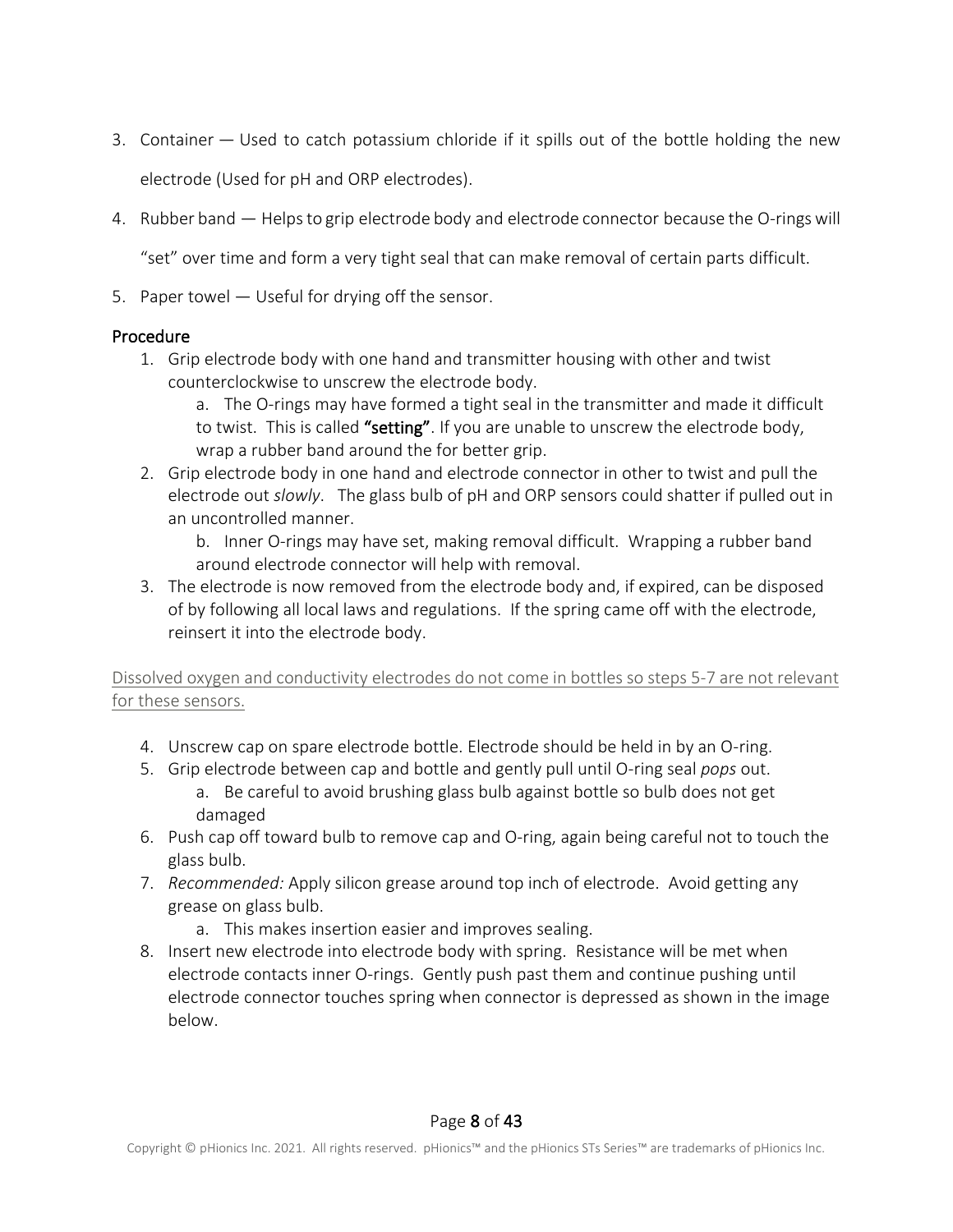# Proper Depth of Electrode Connector





- 9. Reinsert electrode body into transmitter housing and screw in until plastic is flush with metal body.
- 10. Do not overtighten as the plastic can be stripped and make removal and replacement of electrode difficult.
- 11. Calibrate electrode.
- 12. If readings seem slow, rinse with distilled water and place in 0.1M HCl solution for up to 20 mins. This will remove KCl build-up resulting from storage solution.
- 13. If readings remain slow or other issues occur, please reach out to us at [support@phionics.com](mailto:support@phionics.com) so we can help.

Please dispose of each electrode properly by following all local laws and regulations.

# <span id="page-9-0"></span>2.3.2 INSTALLATION OR REMOVAL OF CABLE ASSEMBLY

#### Removal of cable assembly

Review all precautions noted at the beginning of this section on page 8.

- 1. Grip the transmitter housing in one hand and the cable connector in the other.
- 2. Unscrew transmitter housing from the cable connector, as twisting the cable could cause damage.

#### Installation of *cable assembly*

- 1. Insert the cable assembly into the transmitter housing until resistance is met.
- 2. Push the cable connector into the transmitter housing while twisting the housing (Not the cable connector). Continue to twist until the plastic connector is flush with the metal housing. Do not continue tightening as that may result in damage to the connector thread.

# <span id="page-9-1"></span>2.3.3 INSTALLATION OR REMOVAL OF TRANSMITTER CIRCUIT BOARD

We always recommend contacting customer service before removal of the circuit board because it is rarely necessary and can lead to damage if done incorrectly. Removal is best approached by taking off the electrode and cable connector from the housing using the instructions in the previous sections.

#### Page 9 of 43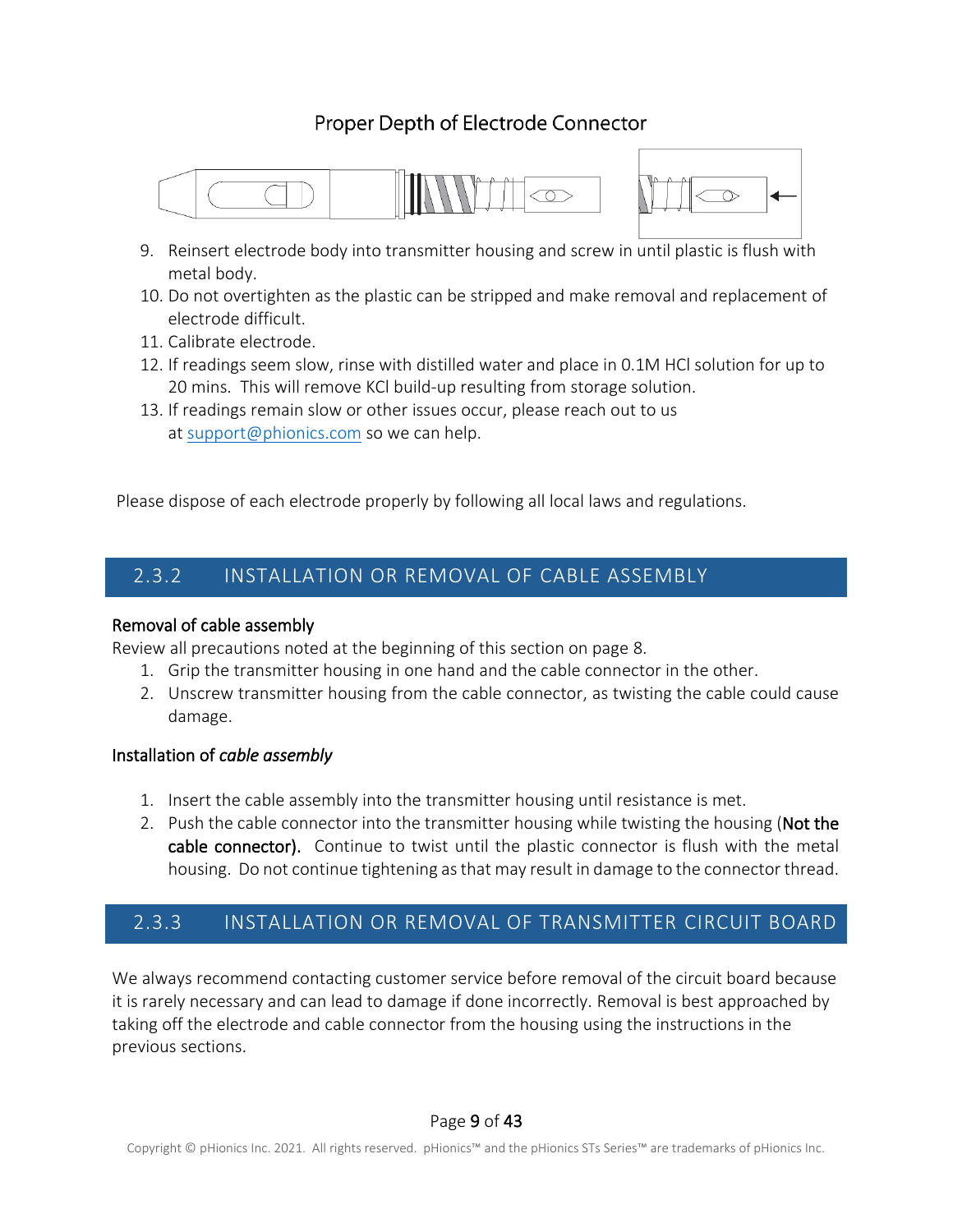# **Removal of Transmitter Circuit Board**



[A video demonstration of this and other troubleshooting procedures can be found here.](https://youtu.be/5dU1FrMmdc0)

Pay attention to the circuit board orientation to ensure proper alignment when reinserted.

If using a technique other than what is described before, use extreme care, because the connectors on the pc boards can be easily damaged by foreign objects or mishandling.

#### Installation of transmitter

To reinsert the transmitter circuit board, make sure that both the cable connector and electrode are removed.

- 1. Reinsert the electrode into the electrode to the proper depth and screw in the sensor as described in Section 2.3.1. Reinstall the electrode body into the end opposite the logo and serial number.
- 2. Insert the smaller end of the transmitter PC board by holding the edges and slide the board into the housing – avoiding the indent on the metal housing that engages the cable threads.
- 3. Push the cable connector into the housing and screw the housing on until the plastic is flush with the metal.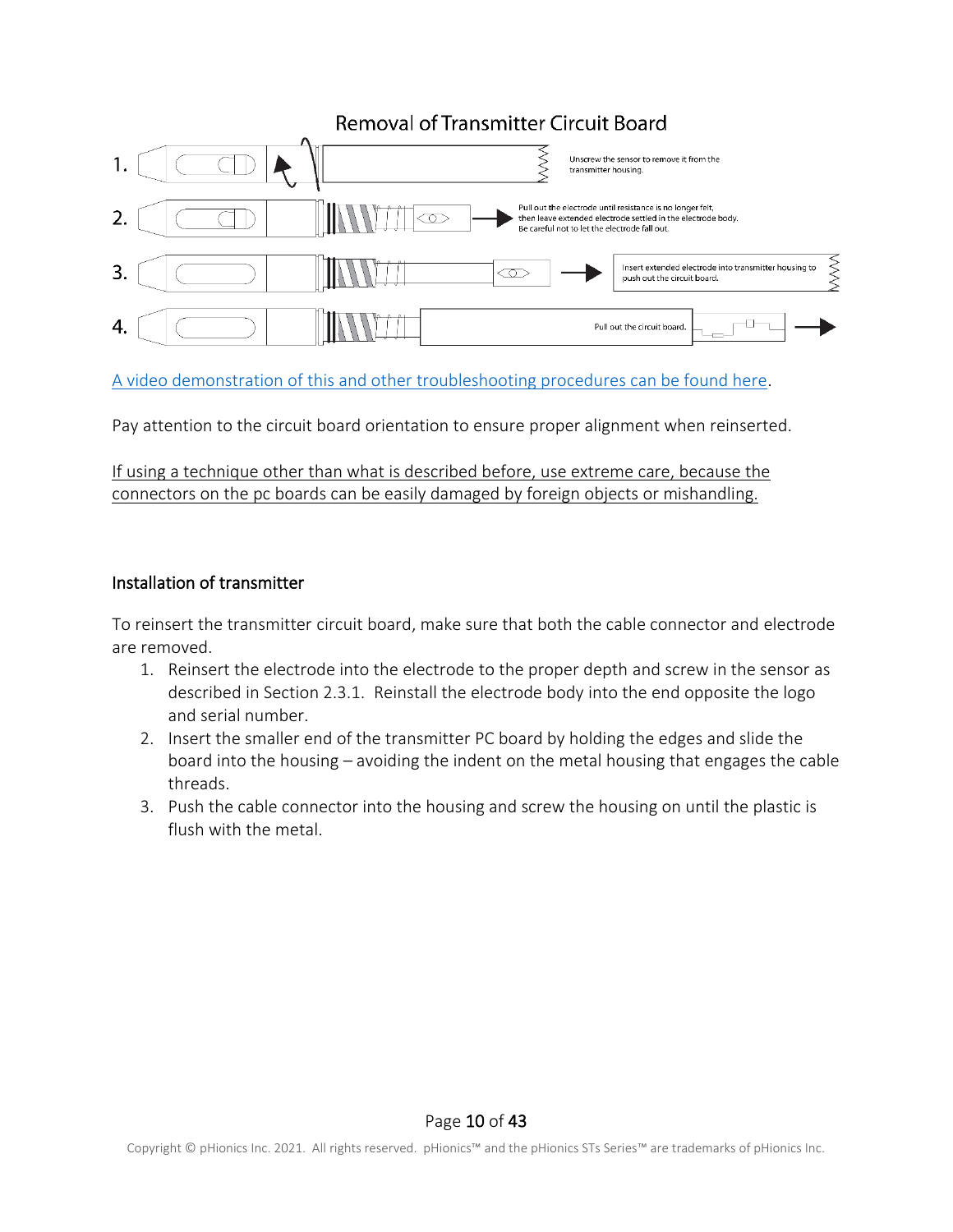# <span id="page-11-0"></span>3.0 CONDUCTIVITY

| Conductivity Calibration          | 3.1 |
|-----------------------------------|-----|
| Conductivity Care and Maintenance | 3.2 |
| Conductivity Storage              | 3.3 |
| Conductivity Specifications       | 34  |

# <span id="page-11-1"></span>3.1 CONDUCTIVITY CALIBRATION

Before performing the following steps, please follow all company, local, state, or national laws and/or regulations regarding proper safety precautions in handling liquids with respect to protective goggles, gloves, or clothing and proximity to eye washes, etc.

Metal housing must be submersed for accurate reading.

Reading is considered stable after change of less than 0.1 mA per minute is observed. It is common that measurement devices do not have greater than 0.01 mA resolution, so the reading may change back and forth (example: 12.07-12.08 mA over and over).

Clear-coated shield wire should be connected when possible for highest accuracy.

#### Materials required

- STs Series Conductivity Sensor
- PLC, datalogger, RTU, or digital voltmeter with ammeter capabilities
- 0 µSiemens calibration standard (distilled water)
- Secondary calibration standard (Various solutions-700µS, 1000 µS etc. Conductivity Standard should be above expected sample solution conductivity for most accurate results)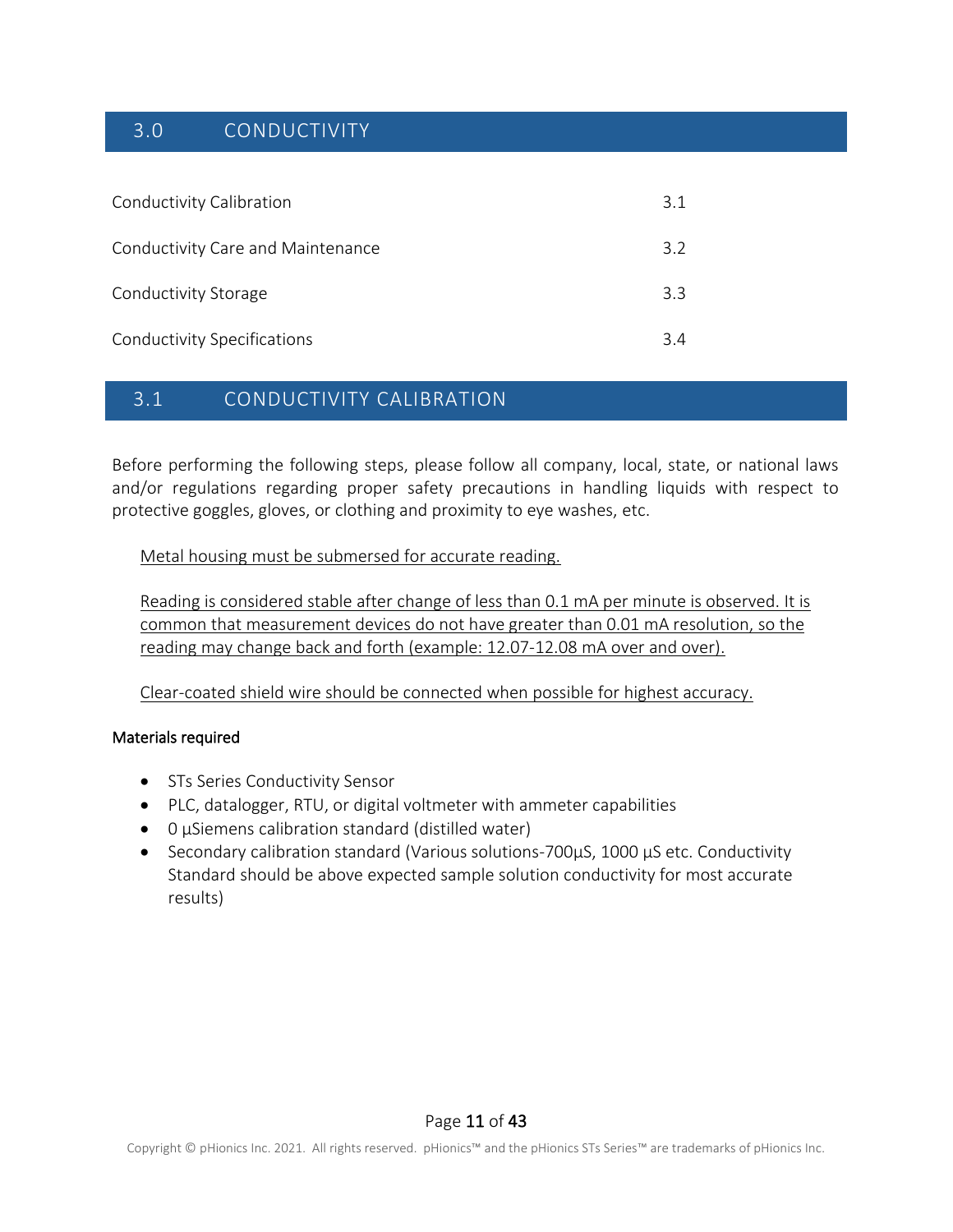#### Procedure

#### Wiring Set-up

Connect the STs Conductivity Sensor to your analog input device (Datalogger, PLC, etc.). Another method is using a digital voltmeter (DVM) with ammeter capabilities connected in series with the pHionics device and an 8-40V power supply.



#### Calibration

- 1. Submerse sensor in distilled water deep enough that metal housing contacts the solution
- 2. Swirl sensor around until reading is stabilized.
- 3. Record the mA output for  $0 \mu S$  if reading is between 3.80 and 4.20 mA.
	- a. If reading is not within noted range, repeat the above steps using fresh distilled water. If that does not correct it, then follow the cleaning procedures in Section
- 4. Submerse the device in the secondary calibration buffer and stir.
- 5. Wait for the reading to stabilize before recording the mA output.
- 6. Rinse the electrode with distilled water and use in your application.
- 7. If readings remain slow or other issues occur, *please* reach out to us at [support@phionics.com](mailto:support@phionics.com) so we can help.

After the sensor is put into service, the electronics will prove to be very stable, but a recalibration schedule must be determined empirically for each application. For more information on calibration theory and procedures, please reference our article titled [When to Calibrate and](https://www.phionics.com/2020/08/26/when-to-calibrate-and-replace-electrode/)  [Replace an Electrode.](https://www.phionics.com/2020/08/26/when-to-calibrate-and-replace-electrode/)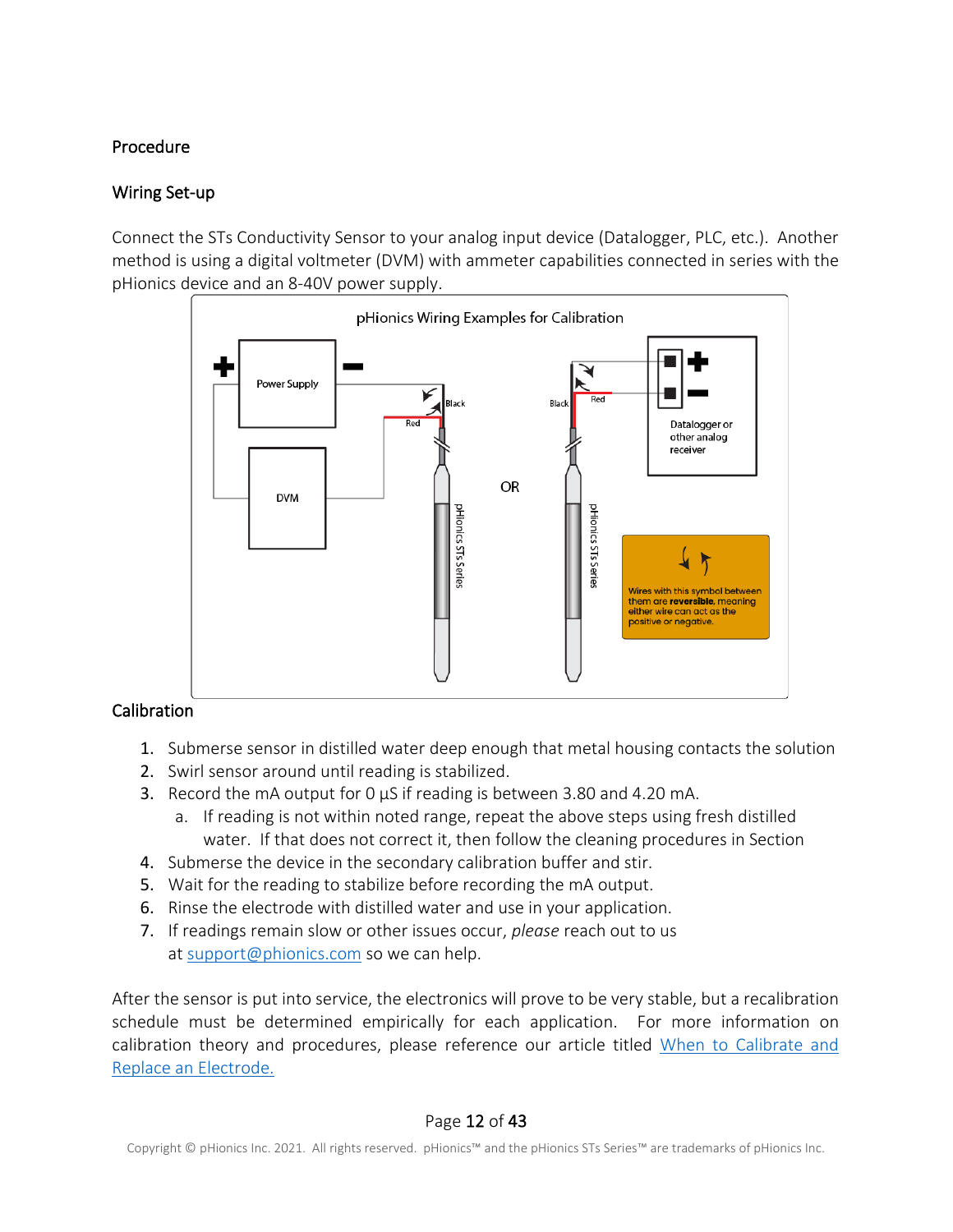#### *If there are problems calibrating the sensor:*

Confirm that the problems are not related to the system to which the unit is being interfaced by simulating the input as called out in the operator manuals that are supplied with your respective hardware and/or software. If problems persist, call us at 1-775-339-0565 or email support@phionic.com.

# <span id="page-13-0"></span>3.2 CONDUCTIVITY CARE AND MAINTENANCE

#### Mechanical Cleaning

pHionics conductivity electrodes are robust and will not be damaged by mechanical means of cleaning such as brushing.

1. Add a detergent such as a hand dish soap to water and dip a soft-bristle brush in the solution.

a. Fine wet sandpaper or fine steel wool may also be used.

2. Scrub the electrode vigorously until no signs of contaminant remain. Focus on the four round cells on the electrode and use a brush to clean the inside of the electrode guard. Make sure the plastic along the flat of the electrode is clear of debris to prevent entrapment of air bubbles that would affect measurement. If the electrode still does not appear clean, see the chart below for additional steps.

3. Recalibrate the sensor and verify that the offset is within the acceptable ±15%. Cleaning Procedures

| CONQUESTION ON LIEGHOUE CIEDINIS                                                                                      |                                                                                                                                   |                                                                                                |                                                                                                                                                                                            |  |  |
|-----------------------------------------------------------------------------------------------------------------------|-----------------------------------------------------------------------------------------------------------------------------------|------------------------------------------------------------------------------------------------|--------------------------------------------------------------------------------------------------------------------------------------------------------------------------------------------|--|--|
| Purpose                                                                                                               | Symptoms                                                                                                                          | Cleaning Solutions                                                                             | <b>Instructions</b>                                                                                                                                                                        |  |  |
| General<br>Slow response time, inaccurate<br>slope during calibration,<br>Cleaning<br>naccurate readings, or drifting |                                                                                                                                   | 0.1M HCl OR 1:10 bleach<br>dilution with 0.5%<br>detergent solution                            | Rinse with distilled water after<br>each use. Place probe in<br>cleaning solution for up to 20<br>mins, checking every 5-10 if<br>symptoms still occur, then rinse<br>with distilled water |  |  |
| Fats, oils, and<br>grease removal                                                                                     | Build-up of lipids on electrode<br>Slow response time, inaccurate<br>slope during calibration,<br>naccurate readings, or drifting | Mild detergent OR<br>methanol                                                                  | Soak in 50-60C solution from 1hr<br>to overnight. Rinse with distilled<br>water then soak in 0.1M HCI for<br>10 mins before recalibrating                                                  |  |  |
| Protein removal                                                                                                       | Slow response time, inaccurate<br>slope during calibration,<br>naccurate readings, or drifting                                    | 1% pepsin solution with<br>0.1M HCI OR 0.4M HCI<br><b>OR contact lens</b><br>enzymatic cleaner | mmerse in pepsin solution for 5<br>mins before rinsing with distilled<br>water. OR soak in 0.4M HCl for<br>10 mins before rinsing with<br>distilled water                                  |  |  |
| Scale/mineral<br>deposit removal                                                                                      | Visible crystalline deposits on<br>electrode                                                                                      | $0.1M$ HCl                                                                                     | Soak in solution for 5 mins or<br>ess until deposits are removed<br>then rinse with distilled water                                                                                        |  |  |

# Conductivity and ORP Electrode Cleaning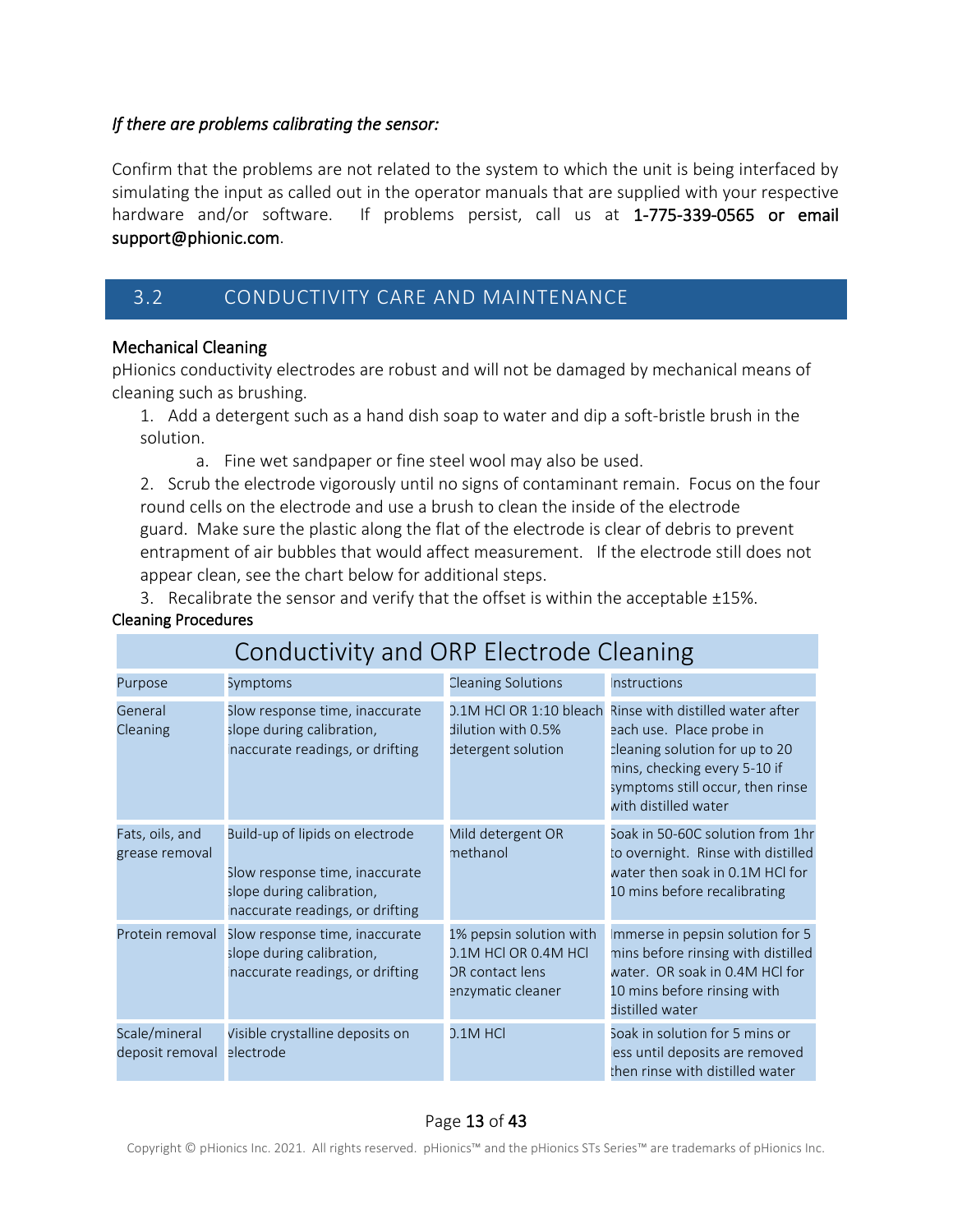Recalibrate after following the instructions and check that the offset is within range.

#### Next Steps

Hopefully, the electrode is now as good as new! If, however, none of these steps lead to proper functioning of the electrode then the electrode has reached the end of its life and must be replaced. If the electrode failed significantly faster than expected, please email us with the details of the application process being measured as we may be able to recommend alternate solutions or provide advice on extending electrode life in the future. You deserve the best and we will provide that.

# <span id="page-14-0"></span>3.3 CONDUCTIVITY STORAGE

Rinse the unit in distilled or clean water prior to storage. Store dry with the electrode guard over the electrode and covered by the provided boot to prevent corrosion due to damp environments. While this may seem ironic, considering the sensor is meant to be in water, air at the surface significantly increases the rate of corrosion in a damp environment.

# <span id="page-14-1"></span>3.4 CONDUCTIVITY SPECIFICATIONS

2-Wire, 4-20 ma conductivity sensor/transmitters

| Output               | 4 to 20 ma                                          |
|----------------------|-----------------------------------------------------|
| Power Supply Voltage | 8 to 40 VDC                                         |
| Loop Impedance (Max) | 250 ohms at 12 VDC, 800 ohms at 24 VDC              |
| Cable Type           | 4 Conductor, 24-gauge, twisted pair, 3 mile maximum |
| <b>Isolation</b>     | 600 VDC, >70 dB at 50/60 Hz                         |

#### 2-wire, 4-20 ma temperature output

| Output               | 4 to 20 mA                             |  |  |
|----------------------|----------------------------------------|--|--|
| Range                | 0-50°Celsius                           |  |  |
| Power Supply Voltage | 7 to 40 VDC                            |  |  |
| Loop Impedance (Max) | 250 ohms at 12 VDC, 850 ohms at 24 VDC |  |  |
| <b>Isolation</b>     | 600 VDC, >70 dB at 50/60 Hz            |  |  |

The following data pertains to all configurations:

| Linearity   | $\pm$ 0.2% of Full Scale  |
|-------------|---------------------------|
| Accuracy    | $\pm$ 0.2% of Full Scale  |
| Sensitivity | $\pm$ 0.05% of Full Scale |

#### Page 14 of 43

Copyright © pHionics Inc. 2021. All rights reserved. pHionics™ and the pHionics STs Series™ are trademarks of pHionics Inc.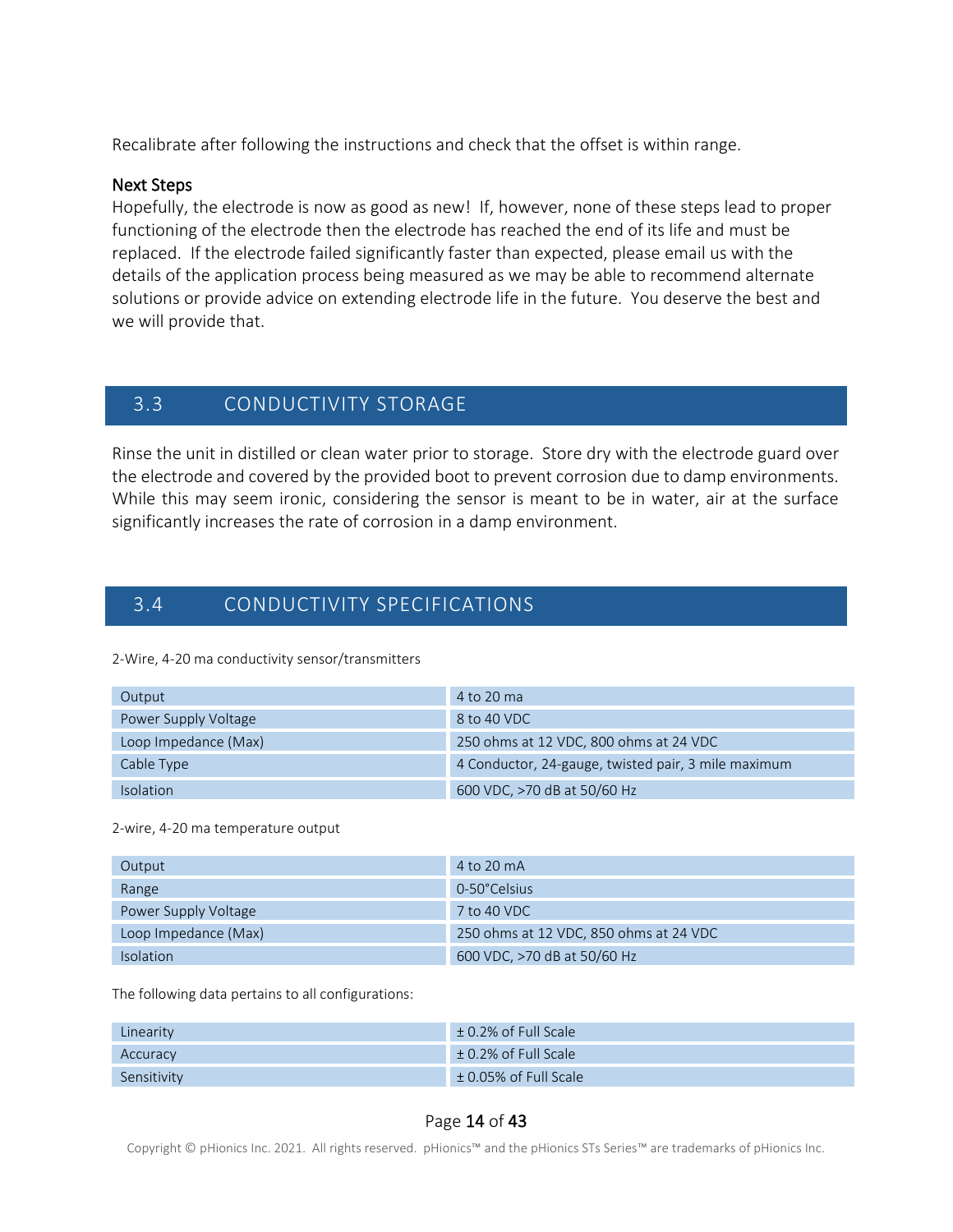| Stability                            | ± 0.1% of Full Scale                                       |  |  |  |
|--------------------------------------|------------------------------------------------------------|--|--|--|
| Repeatability                        | ± 0.1% of Full Scale                                       |  |  |  |
| Response Time (Including Electrodes) | $90\% < 5$ seconds                                         |  |  |  |
| Temperature Compensation             | 2% per degree C                                            |  |  |  |
| Input Range                          | 0-100, 200, 500, 1000, 2000, 5000, 10,000, 20,000, 50,000, |  |  |  |
|                                      | and 100,000 uSiemens* see below                            |  |  |  |
| <b>Conductivity Sensing Range</b>    | Same as input range above                                  |  |  |  |
| Pressure                             | 0-70 PSI                                                   |  |  |  |
| Humidity                             | 0-100%                                                     |  |  |  |
| <b>Wetted Materials</b>              | 316 SS, PVDF, Viton                                        |  |  |  |
| Length                               | 368 mm (14.5 in.)                                          |  |  |  |
| Diameter                             | 19 mm (0.750 in.) Maximum                                  |  |  |  |
| Standard Cable Length                | 7.6 meters (25 feet)                                       |  |  |  |
| Shipping Weight (Excluding Cable)    | $< 0.23$ kg (0.5 lb.)                                      |  |  |  |

| $0-100$ uS   | STs4102 $(1.0 \times 10^2)$                        |
|--------------|----------------------------------------------------|
| $0 - 200$ uS | STs4202 (2.0 x 10 <sup>2</sup> )                   |
| 0-500 uS     | STs4502 (5.0 x 10 <sup>2</sup> )                   |
| 0-1,000 uS   | STs4103 $(1.0 \times 10^3)$                        |
| 0-2,000 uS   | STs4203 (2.0 x 10 <sup>3</sup> )                   |
| 0-5,000 uS   | STs4503 (5.0 x $10^3$ )                            |
| 0-10,000 uS  | STs4104 $(1.0 \times 10^4)$                        |
| 0-20,000 uS  | STs4204 (2.0 x $10^4$ )                            |
| 0-50,000 uS  | STs4504 (2.0 x 10 <sup>4</sup> )                   |
| 0-100,000 uS | STs4105 $(1.0 \times 10^5)$                        |
| 0-specify uS | Replace 4xxx with appropriate numbers -- see exam* |

\*

\* To determine your custom range, observe the following examples or contact pHionics at the numbers listed below:

| Desired Range | <b>Decimal Notation</b> | Model Number |
|---------------|-------------------------|--------------|
| 0-250 uS      | $2.5 \times 10^{2}$     | STs4252      |
| 0-2,500 uS    | $2.5 \times 10^3$       | STs4253      |
| 0-300 uS      | $3.0 \times 10^{2}$     | STs4302      |
| $0-3,000$ uS  | $3.0 \times 10^3$       | STs4303      |

# Page 15 of 43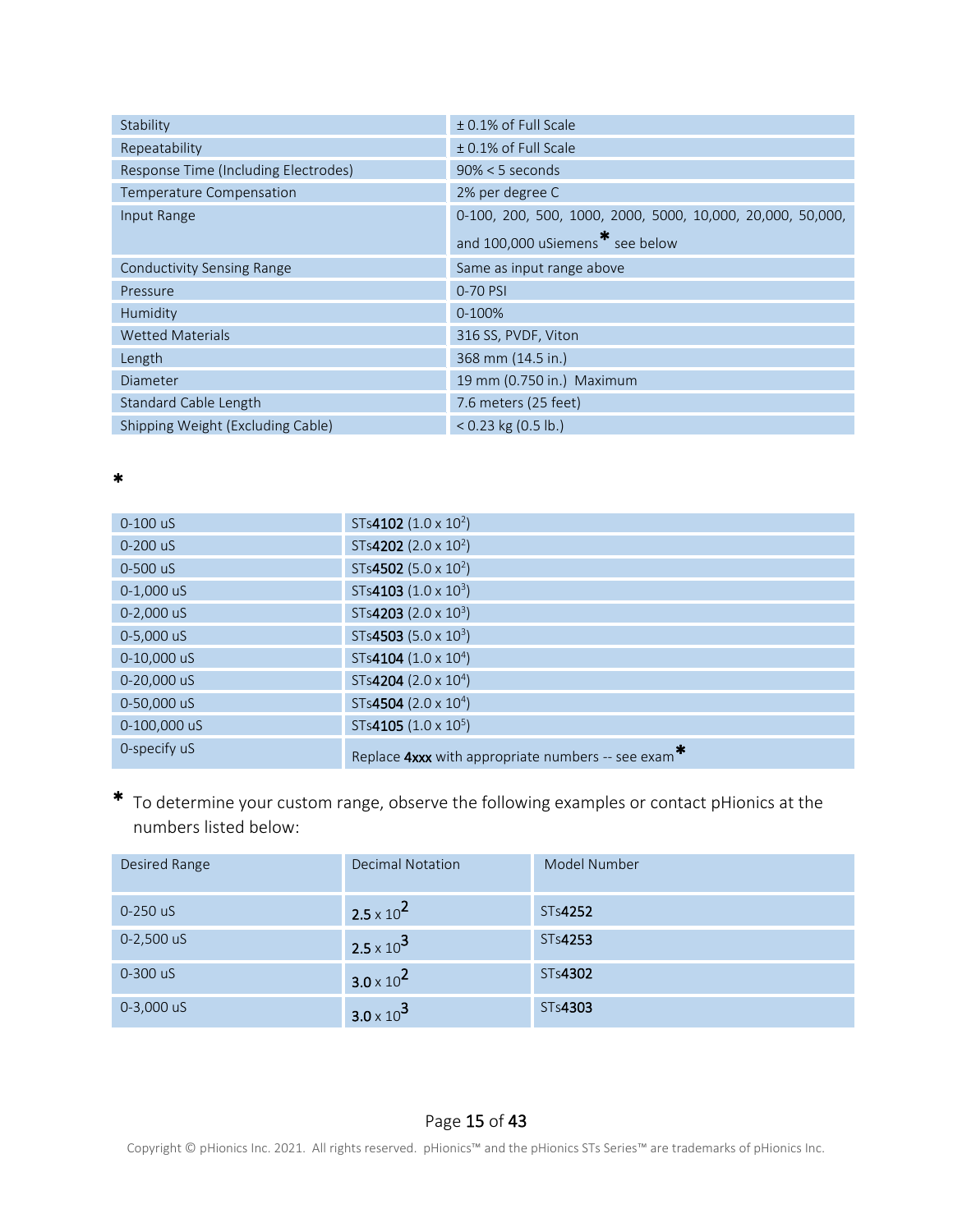# <span id="page-16-0"></span>4.0 DISSOLVED OXYGEN

| Dissolved Oxygen Calibration          | 4.1 |
|---------------------------------------|-----|
| Dissolved Oxygen Care and Maintenance | 4.2 |
| Dissolved Oxygen Storage              | 4.3 |
| Dissolved Oxygen Specifications       | 44  |

# <span id="page-16-1"></span>4.1 DISSOLVED OXYGEN CALIBRATION

Follow all local laws and regulations regarding proper handling and disposal of the chemicals used during calibration.

Metal housing must be submersed for accurate reading.

Reading is considered stable after change of less than 0.1 mA per minute is observed. It is common that measurement devices do not have greater than 0.01 mA resolution, so the reading may change back and forth (example: 12.07-12.08 mA over and over).

Clear-coated shield wire should be connected when possible for highest accuracy.

# Procedure

#### Wiring Set-up

Connect the pHionics STs Dissolved Oxygen device to your analog input device (Datalogger, PLC, etc.). Another method is using a digital voltmeter (DVM) with ammeter capabilities connected in series with the pHionics device and an 8-40V power supply.



#### Page 16 of 43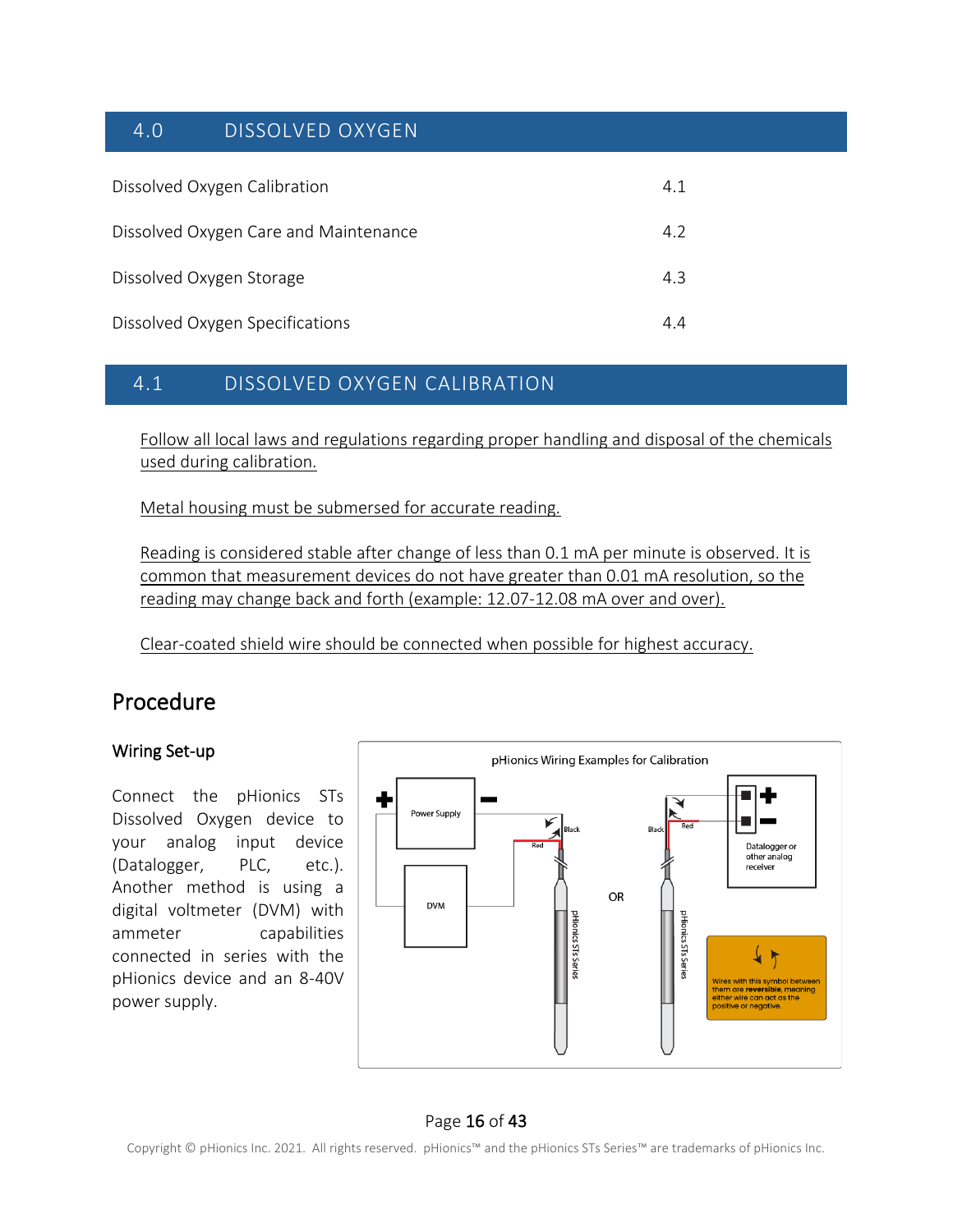#### Calibration

| <b>TEMP</b>             | Elevation (Feet above sea level) |      |      |      |      |      |            |
|-------------------------|----------------------------------|------|------|------|------|------|------------|
| $\mathcal{C}$           | $\mathbf 0$                      | 1000 | 2000 | 3000 | 4000 | 5000 | 6000       |
| $\mathbf 0$             | 14.6 mg/L                        | 14.1 | 13.6 | 13.2 | 12.7 | 12.3 | 11.8       |
| $\overline{2}$          | 13.8                             | 13.3 | 12.9 | 12.4 | 12.0 | 11.6 | 11.2       |
| $\overline{\mathbf{4}}$ | 13.1                             | 12.7 | 12.2 | 11.9 | 11.4 | 11.0 | 10.6       |
| 6                       | 12.4                             | 12.0 | 11.6 | 11.2 | 10.8 | 10.4 | 10.1       |
| 8                       | 11.8                             | 11.4 | 11.0 | 10.6 | 10.3 | 9.9  | 9.6        |
| 10                      | 11.3                             | 10.9 | 10.5 | 10.2 | 9.8  | 9.5  | 9.2        |
| 12                      | 10.8                             | 10.4 | 10.1 | 9.7  | 9.4  | 9.1  | 8.8        |
| 14                      | 10.3                             | 9.9  | 9.6  | 9.3  | 9.0  | 8.7  | 8.3        |
| 16                      | 9.9                              | 9.7  | 9.2  | 8.9  | 8.6  | 8.3  | 8.0        |
| 18                      | 9.5                              | 9.2  | 8.7  | 8.6  | 8.3  | 8.0  | 7.7        |
| 20                      | 9.1                              | 8.8  | 8.5  | 8.2  | 7.9  | 7.7  | 7.4        |
| 22                      | 8.7                              | 8.4  | 8.1  | 7.8  | 7.7  | 7.3  | 7.1        |
| 24                      | 8.4                              | 8.1  | 7.8  | 7.6  | 7.3  | 7.1  | 6.8        |
| 26                      | 8.1                              | 7.8  | 7.6  | 7.3  | 7.0  | 6.8  | 6.6        |
| 28                      | 7.8                              | 7.5  | 7.3  | 7.0  | 6.8  | 6.6  | 6.3        |
| 30                      | 7.5                              | 7.2  | 7.0  | 6.8  | 6.5  | 6.3  | $6.1$ mg/L |

- 1) Remove the protective boot from the end of the sensor and rinse the pHionics STs device off with deionized water.
- 2) *Carefully* dry the electrode tip with soft tissue paper or similar. The electrode tip has a fragile membrane that can be torn.
- 3) Place the sensor upright in a container and let sit for 15-20 minutes while the sensor equalizes the internal temperature with the room. The sensor should be no more than 45° from straight upright.
- 4) Record the mA output of the sensor then calculate the oxygen concentration using the room temperature and elevation

either with an online calculator or the blue table above (e.g. The sensor is calibrated in a 20°C room at sea level. The oxygen concentration is 9.1 mg/L).

5) Use the mA output and calculated oxygen concentration to scale the datalogger, PLC, or RTU.

Dissolved oxygen sensors generally have a stable and accurate zero at 4 mA so a two-point calibration is not required. If desired, however, then a second calibration point can be measured using one of the following procedures: Either:

#### Page 17 of 43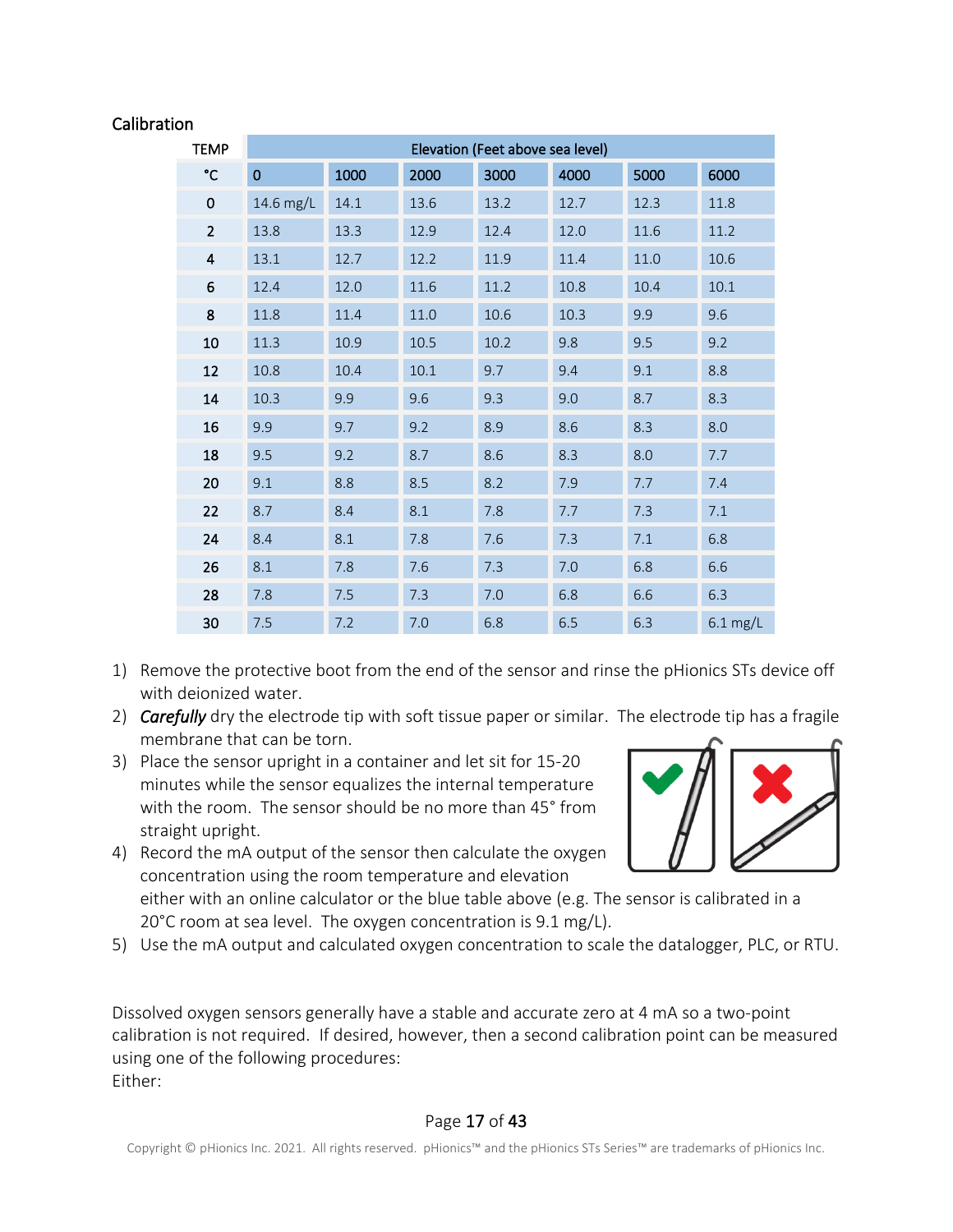- 1) Aerate deionized water with nitrogen while the sensor is submersed until the output reads 4.00mA ± 0.60mA (Approx. 10-20 mins).
- 2) Check electrode tip for remaining air bubbles after submersion and shake to remove if bubbles are present.
- 3) After the reading stabilizes then record the mA value and set it as 0% in the datalogger, PLC, or another data-capturing device.

Or:

- 1) For 0% calibration in the field:
- 2) Mix 3-4g of sodium sulfite (Na2SO3) with 100mL of distilled water and stir for approximately 15-20 minutes.
	- a) Cobalt chloride (approx. 1mg) can be added to catalyze the reaction between oxygen and sodium sulfite.
- 3) Submerse sensor up to the metal housing and continue stirring until the reading reaches approximately 4.00mA ± 0.20mA and record the value as 0% in the software being used.

Calibration is now complete. Follow this procedure anytime calibration is required.

After the sensor is put into service, the electronics will prove to be very stable, but a recalibration schedule must be determined empirically for each application.

#### *If there are problems calibrating the sensor:*

Confirm that the problems are not related to the system to which the unit is being interfaced by simulating the input as called out in the operator manuals that are supplied with your respective hardware and/or software. If problems persist, call us at 1-775-339-0565.

# <span id="page-18-0"></span>4.2 DISSOLVED OXYGEN CARE AND MAINTENANCE

Do not attempt to clean the electrode tip through any mechanical means – it *will* tear the membrane.

Be very careful when inserting the electrode through the electrode body and spring – any tear or hole will render the sensor inoperable.

#### Page 18 of 43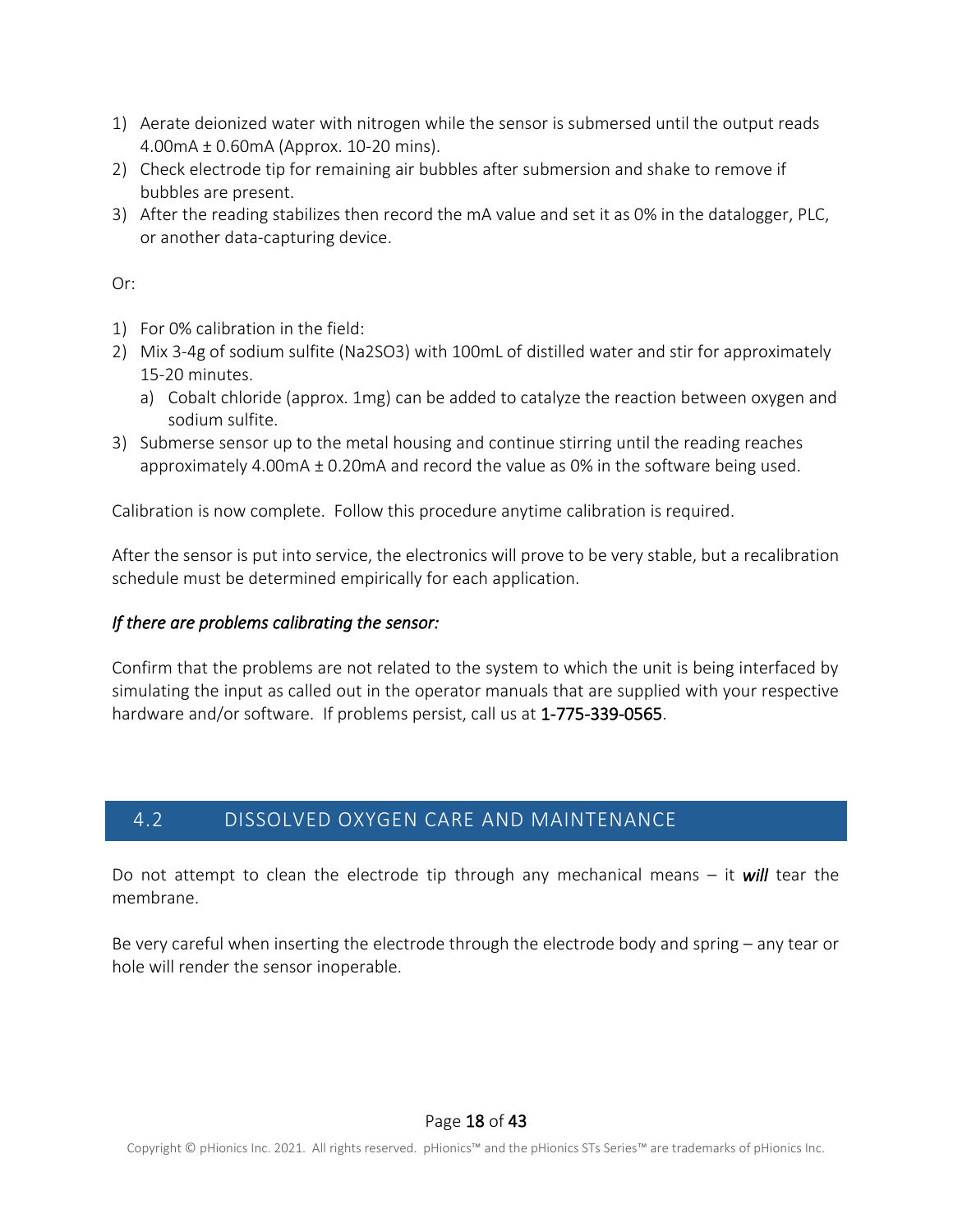#### **Cleaning Procedures**

| pH and Dissolved Oxygen Electrode Cleaning           |                                                                                                                                   |                                                                                           |                                                                                                                                                                                            |
|------------------------------------------------------|-----------------------------------------------------------------------------------------------------------------------------------|-------------------------------------------------------------------------------------------|--------------------------------------------------------------------------------------------------------------------------------------------------------------------------------------------|
| Purpose                                              | Symptoms                                                                                                                          | <b>Cleaning Solutions</b>                                                                 | Instructions                                                                                                                                                                               |
| <b>General Cleaning</b>                              | Slow response time, inaccurate<br>slope during calibration,<br>naccurate readings, or drifting                                    | 0.1M HCI OR 1:10<br>bleach dilution with<br>0.5% detergent<br>solution                    | Rinse with distilled water after<br>each use. Place probe in<br>cleaning solution for up to 20<br>mins, checking every 5-10 if<br>symptoms still occur, then rinse<br>with distilled water |
| Rehydration<br>(pH only)                             | Dry bulb, unstable pH readings,<br>required any time after storage<br>for more than a few months                                  | 3M KCl OR pH 4 buffer                                                                     | Soak in solution from 1hr to<br>overnight until readings<br>stabilize                                                                                                                      |
| Fats,<br>oils, and grease remo<br>val                | Build-up of lipids on electrode<br>Slow response time, inaccurate<br>slope during calibration,<br>naccurate readings, or drifting | Mild detergent OR<br>methanol                                                             | Soak in 50-60C solution from<br>1hr to overnight. Rinse with<br>distilled water then soak in<br>0.1M HCl for 10 mins before<br>recalibrating                                               |
| Protein removal                                      | Slow response time, inaccurate<br>slope during calibration,<br>naccurate readings, or drifting                                    | 1% pepsin solution<br>with 0.1M HCl OR<br>0.4M HCI OR contact<br>ens enzymatic<br>cleaner | mmerse in pepsin solution for<br>5 mins before rinsing with<br>distilled water. OR soak in<br>0.4M HCl for 10 mins before<br>rinsing with distilled water                                  |
| Scale/mineral<br>deposit removal                     | Visible crystalline deposits on<br>electrode                                                                                      | $0.1M$ HCl                                                                                | Soak in solution for 5 mins or<br>ess until deposits are removed<br>then rinse with distilled water                                                                                        |
| Silver precipitate<br>Removal<br>(pH electrode only) | Visible dark deposits in electrode<br>or around junction which occurs<br>n samples containing compounds<br>reactive with silver   | 1M thiourea in 0.1M<br><b>HCI</b>                                                         | Soak in solution until deposits<br>are removed then rinse with<br>distilled water                                                                                                          |
| Air bubble<br>removal                                | Trapped air in electrode bulb                                                                                                     | None                                                                                      | Hold sensor tightly at opposite<br>end from electrode bulb and<br>shake/flick to push filled<br>solution down into bulb                                                                    |

#### **Mechanical Cleaning**

Do not use mechanical methods such as brushes on the electrodes except as a last resort on the dissolved oxygen electrode tip. Even soft brushes may result in damage and cause inaccurate readings.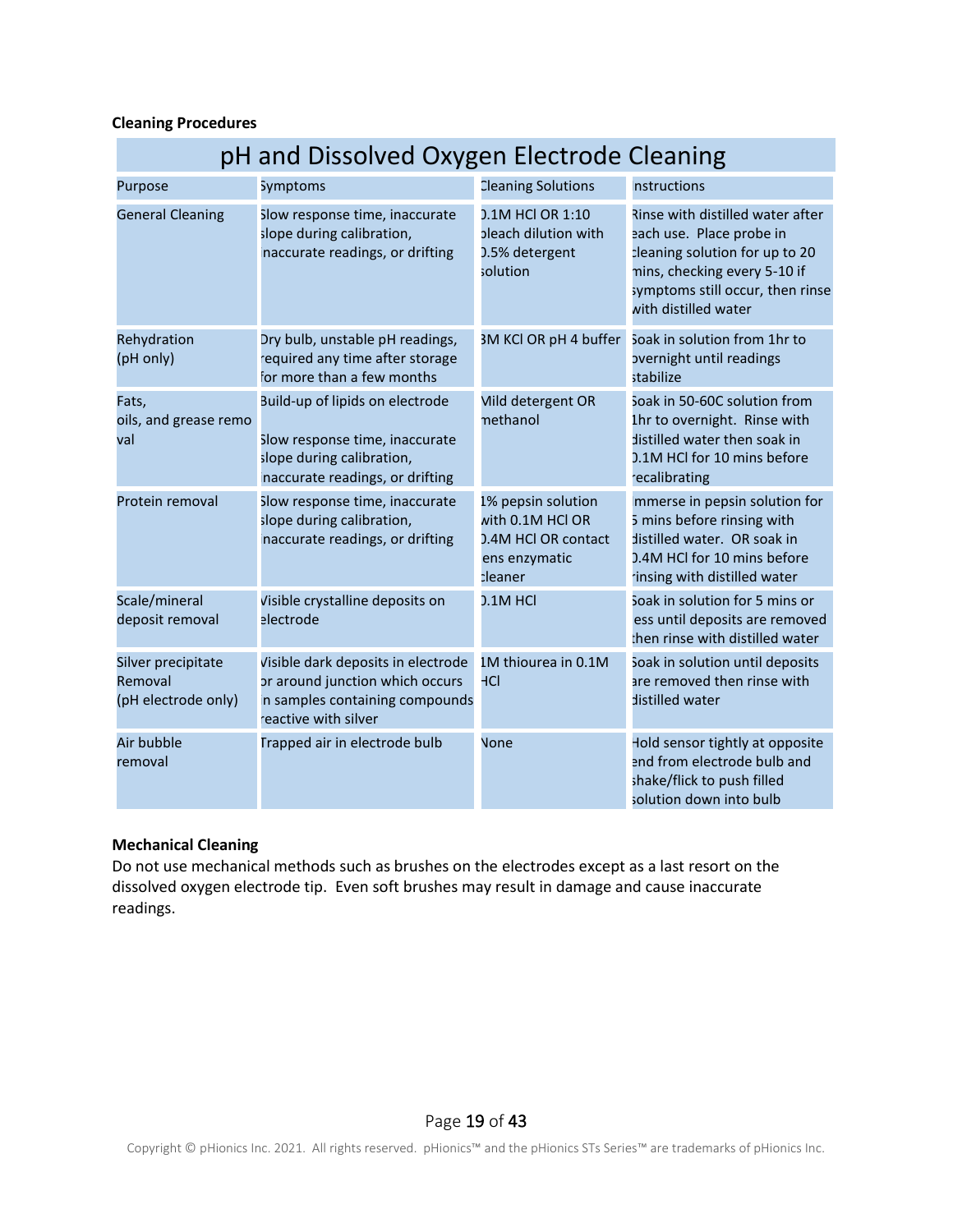# <span id="page-20-0"></span>4.4 DISSOLVED OXYGEN STORAGE

Rinse the unit in distilled or clean water prior to storage. Store dry. To extend electrode life, twist sensor one full turn out of the housing to disconnect it from the sensor.

# <span id="page-20-1"></span>4.5 DISSOLVED OXYGEN SPECIFICATIONS

2-Wire, 4-20 ma Dissolved Oxygen Sensor

| Output               | 4 to 20 mA                                          |
|----------------------|-----------------------------------------------------|
| Power Supply Voltage | 8 to 40 VDC                                         |
| Loop Impedance (Max) | 200 ohms at 12 VDC, 800 ohms at 24 VDC              |
| Cable Type           | 4 Conductor, 24-gauge, twisted pair, 3 mile maximum |
| <b>Isolation</b>     | 600 VDC, >70 dB at 50/60 Hz                         |

#### 2-Wire, 4-20 ma Temperature Output

| Output               | $4$ to $20$ mA                         |
|----------------------|----------------------------------------|
| Range                | 0-50°Celsius                           |
| Power Supply Voltage | $7$ to 40 VDC.                         |
| Loop Impedance (Max) | 250 ohms at 12 VDC, 850 ohms at 24 VDC |
| <b>Isolation</b>     | 600 VDC, >70 dB at 50/60 Hz            |

The following data pertains to all configurations:

| Linearity                            | ± 0.5% of Full Scale               |
|--------------------------------------|------------------------------------|
| Accuracy                             | ± 2.0% of Full Scale               |
| Sensitivity                          | ± 0.05% of Full Scale              |
| Stability                            | ± 2.0% of Full Scale               |
| Repeatability                        | ± 1.0% of Full Scale               |
| Response Time (Including Electrodes) | $98\% < 60$ seconds                |
| Temperature Compensation             | <b>Yes</b>                         |
| Input Range                          | $0-20$ ppm (mg/L)                  |
| Pressure                             | 0-70 PSI                           |
| Humidity                             | 0-100%                             |
| <b>Wetted Materials</b>              | 316 SS, PVDF, Viton, epoxy, Teflon |
| Length                               | 362 mm (14.25 in.)                 |
| Diameter                             | 19 mm (0.750 in.) Maximum          |
| Standard Cable Length                | 7.62 meters (25 feet)              |
| Shipping Weight (Excluding Cable)    | 0.227 kg (0.5 lb.)                 |

#### Page 20 of 43

Copyright © pHionics Inc. 2021. All rights reserved. pHionics™ and the pHionics STs Series™ are trademarks of pHionics Inc.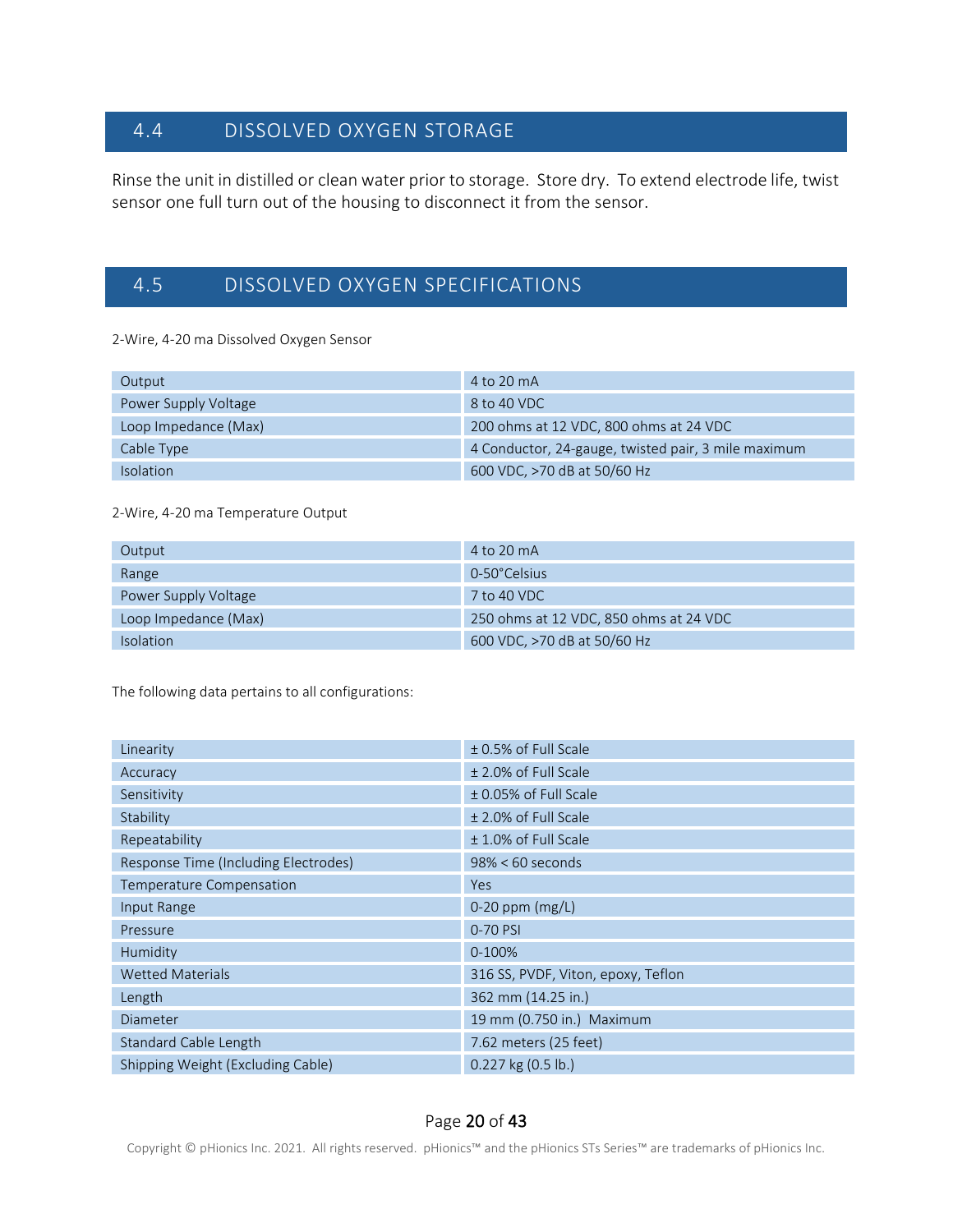# <span id="page-21-0"></span>5.0 ORP

| <b>ORP Calibration</b>    | 5.1 |
|---------------------------|-----|
| ORP Care and Maintenance  | 5.2 |
| ORP Storage               | 5.3 |
| <b>ORP Specifications</b> | 5.5 |

# <span id="page-21-1"></span>5.1 ORP CALIBRATION

Follow all local laws and regulations regarding proper handling and disposal of the chemicals used during calibration.

Metal housing must be submersed for accurate reading.

Reading is considered stable after change of less than 0.1 mA per minute is observed. It is common that measurement devices do not have greater than 0.01 mA resolution, so the reading may change back and forth (example: 12.07-12.08 mA over and over). ORP calibration solutions are notoriously unstable and may experience greater change.

Clear-coated shield wire should be connected when possible for highest accuracy.

#### Equipment

- STs Series ORP Sensor
- Freshly prepared ORP calibration buffers (271mV, 475mV, etc.)
	- They must be freshly prepared as ORP is unstable and can change rapidly.
	- Buffers must be allowed to equilibrate to room temperature for highest accuracy
- Device for measuring mA output (Digital voltmeter, programmable logic controller, distributed control system, etc.)

#### Wiring Set-up

Connect the STs ORP Sensor to your analog input device (Datalogger, PLC, etc.). Another method is using a digital voltmeter (DVM) with ammeter capabilities connected in series with the pHionics device and an 8-24V power supply.

#### Page 21 of 43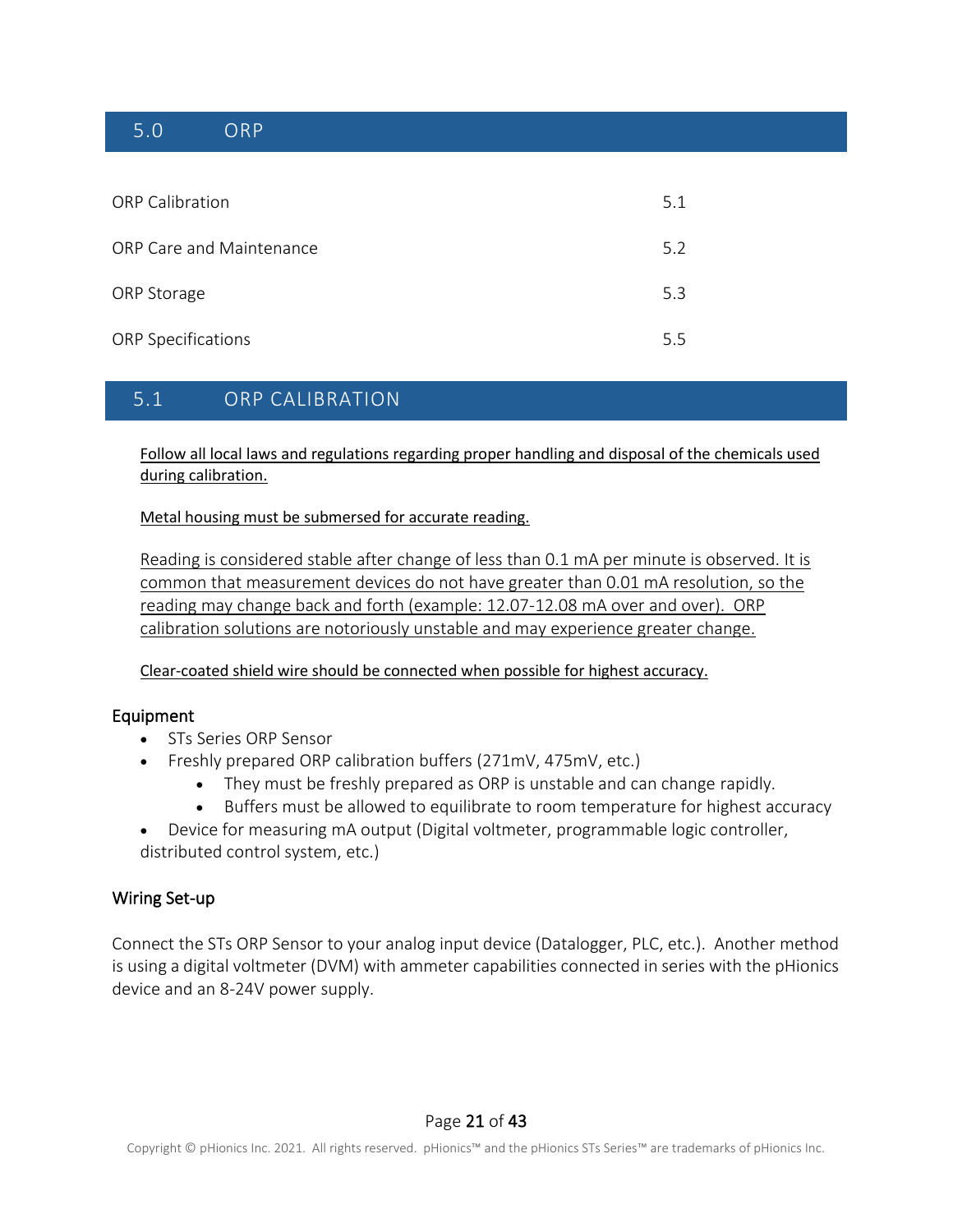

#### Procedure

- 1. Rinse electrode with distilled water.
- 2. Immerse sensor in the first calibration buffer and wait for mA output to stabilize.
- 3. Record the mA output for the given ORP value in the scaling software of your RTU or datalogger.
- 4. Rinse the electrode.
- 5. If using a second buffer, repeat steps 3-5.
- 6. The pHionics sensor is ready for use.

7. Always keep electrode tip in saturated potassium chloride solution when not in use to preserve reference solution.

Calibration is now complete. Follow this procedure anytime calibration of the sensor is required.

After the sensor is put into service, the electronics will prove to be very stable, but a recalibration schedule must be determined empirically for each application.

#### *If there are problems calibrating the sensor:*

Confirm that the problems are not related to the system to which the unit is being interfaced by simulating the input as called out in the operator manuals that are supplied with your respective hardware and/or software. If problems persist, call us at 1-775-339-0565.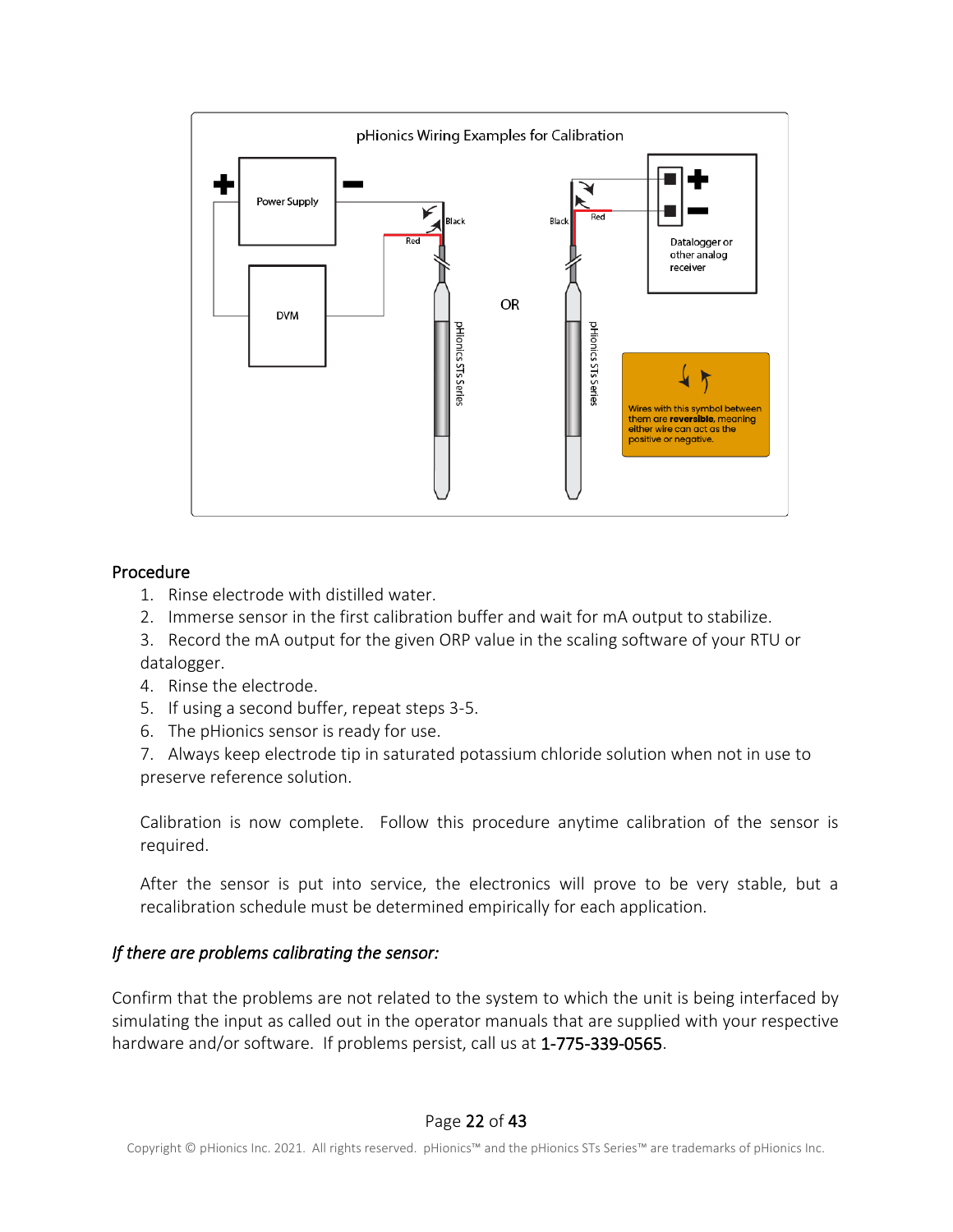# <span id="page-23-0"></span>5.2 ORP CARE AND MAINTENANCE

See section 3.2 for ORP care, as it is the same as conductivity except for storage.

# <span id="page-23-1"></span>5.3 ORP STORAGE

Always rinse off any debris on electrode and store in a concentrated 3.0M KCl solution to extend electrode life. Do not store in deionized water or similar as this will dramatically reduce electrode life. For more information, please visit the article on Proper [Sensor Storage.](https://www.phionics.com/sts-series-sensor-storage/)

# <span id="page-23-2"></span>5.4 ORP SPECIFICATIONS

2-Wire, 4-20 ma ORP Sensor

| Output               | $4$ to $20 \text{ mA}$                                                |
|----------------------|-----------------------------------------------------------------------|
| Power Supply Voltage | 8 to 40 VDC                                                           |
| Loop Impedance (Max) | 200 ohms at 12 VDC, 800 ohms at 24 VDC, 1600 ohms at 40<br><b>VDC</b> |
| Cable Type           | 4-conductor, 24-gauge, twisted pair, 3 mile maximum                   |
| <b>Isolation</b>     | 600 VDC, >70 dB at 50/60 Hz                                           |

2-Wire, 4-20 ma Temperature Output

| Output               | $4$ to $20 \text{ mA}$                                                |
|----------------------|-----------------------------------------------------------------------|
| Range                | 0-50°Celsius                                                          |
| Power Supply Voltage | 7 to 40 VDC                                                           |
| Loop Impedance (Max) | 250 ohms at 12 VDC, 850 ohms at 24 VDC, 1650 ohms at 40<br><b>VDC</b> |
| <b>Isolation</b>     | 600 VDC, >70 dB at 50/60 Hz                                           |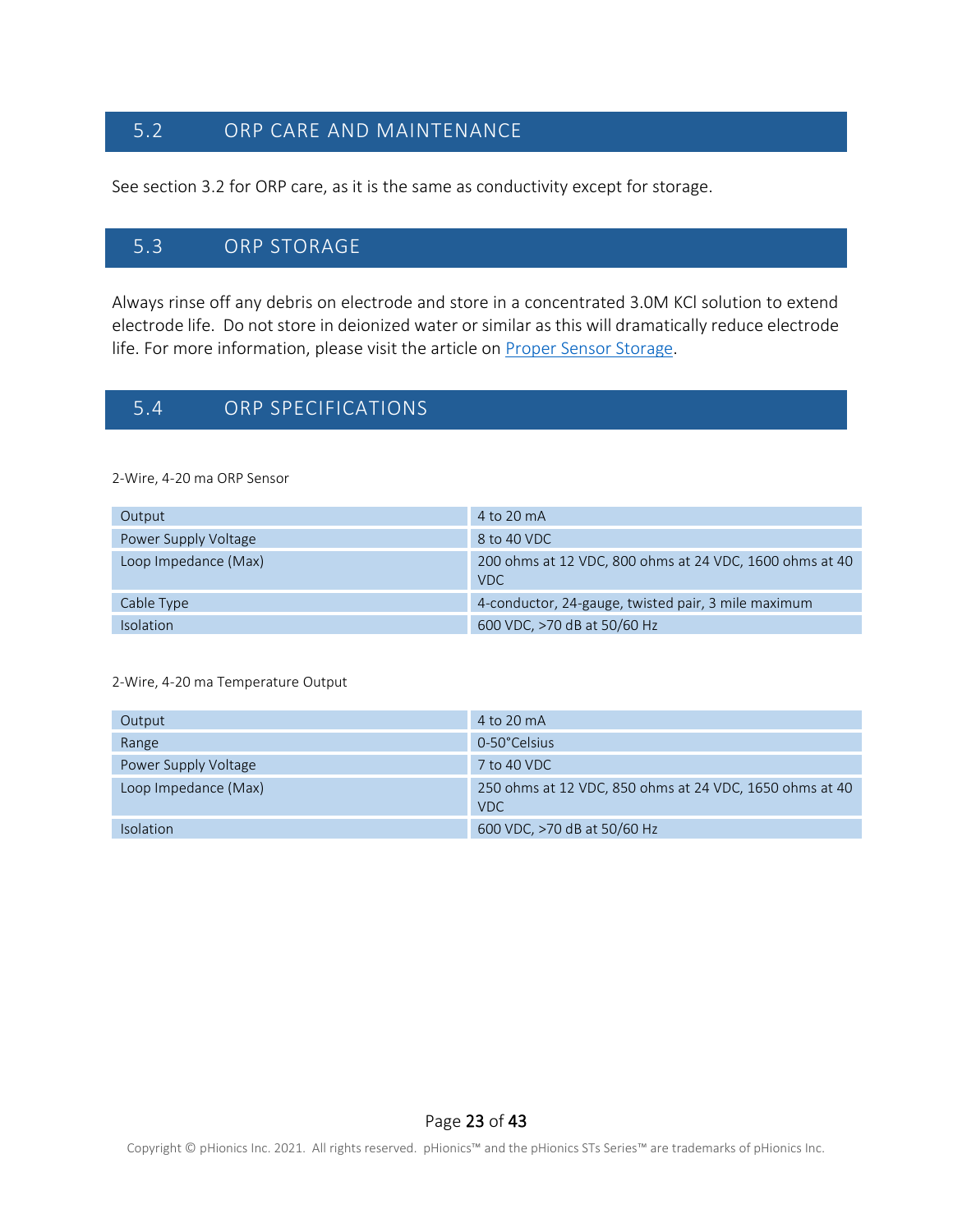The following data pertains to all configurations:

| Linearity (of Electronics)           | $±4$ mv                                                     |
|--------------------------------------|-------------------------------------------------------------|
| Accuracy                             | $±4$ mv                                                     |
| Sensitivity                          | $±1$ mv                                                     |
| Stability                            | $±$ 2 mv                                                    |
| Repeatability                        | $± 10$ mv                                                   |
| Response Time (Including Electrodes) | $95\% < 20$ seconds                                         |
| Temperature Compensation             | <b>None</b>                                                 |
| Input Range                          | $-1000$ to $+1000$ mv, $-500$ to $+500$ mv, 0 to $+1000$ mv |
| <b>ORP Sensing Range</b>             | Same as above                                               |
| Pressure                             | 0-70 PSI                                                    |
| Humidity                             | 0-100%                                                      |
| <b>Wetted Materials</b>              | 316 SS, PVDF, Viton, glass                                  |
| Length                               | 362 mm (14.25 in.)                                          |
| <b>Diameter</b>                      | 19 mm (0.750 in.) Maximum                                   |
| Standard Cable Length                | 7.6 meters (25 feet)                                        |
| Shipping Weight (Excluding Cable)    | 0.227 kg (0.5 lb.)                                          |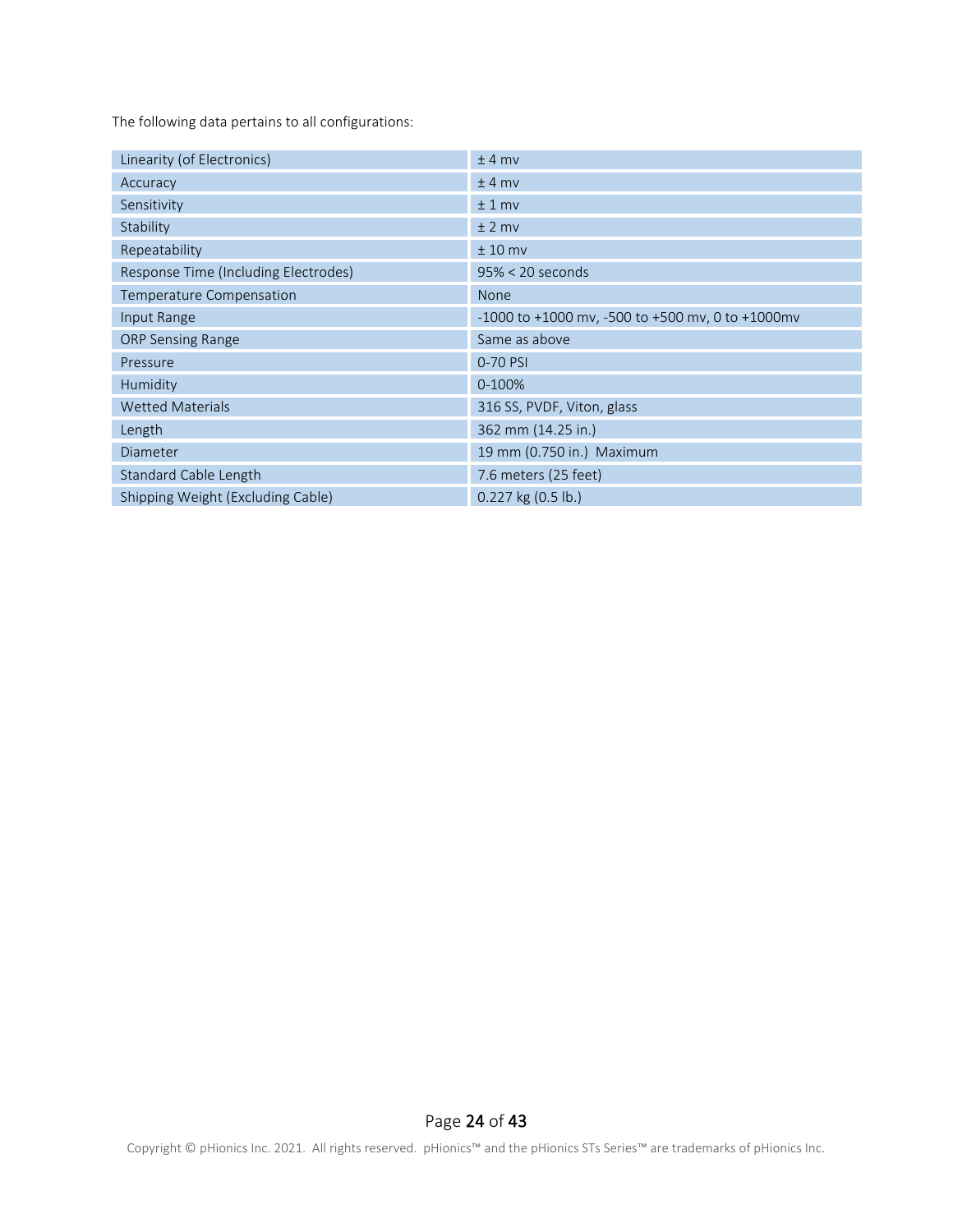# <span id="page-25-0"></span>6.0 PH

| pH Calibration          | 6.1 |
|-------------------------|-----|
| pH Care and Maintenance | 6.2 |
| pH Storage              | 6.3 |
| pH Specifications       | 6.4 |

# <span id="page-25-1"></span>6.1 PH CALIBRATION

Follow all local laws and regulations regarding proper handling and disposal of the chemicals used during calibration.

Metal housing must be submersed for accurate reading.

Reading is considered stable after change of less than 0.1 mA per minute is observed. It is common that measurement devices do not have greater than 0.01 mA resolution, so the reading may change back and forth (example: 12.07-12.08 mA over and over).

Clear-coated shield wire should be connected when possible for highest accuracy.

#### Required Equipment

- STs Series pH Sensor
- pH calibration buffer (7 pH and either 4 pH or 10 pH buffer depending on the range of samples being measured)
	- o Let buffers reach room temperature before calibration occurs.
	- $\circ$  If readings are off from expected values, always start by preparing fresh buffer solution
- Device for measuring mA output (Digital voltmeter, programmable logic controller, distributed control system, etc.)

#### Procedure

- 1. Rinse electrode with distilled water.
- 2. Submerse the sensor in 7 pH buffer, letting the sensor and calibration solution equilibrate to the same temperature. Wait for mA output to stabilize.

a. Reading should be  $12 \pm 0.60$  mA for 7 pH buffer. If it is not, the electrode may require cleaning. Follow the instructions in section 4.2 for proper procedures as they are the same as dissolved oxygen electrodes.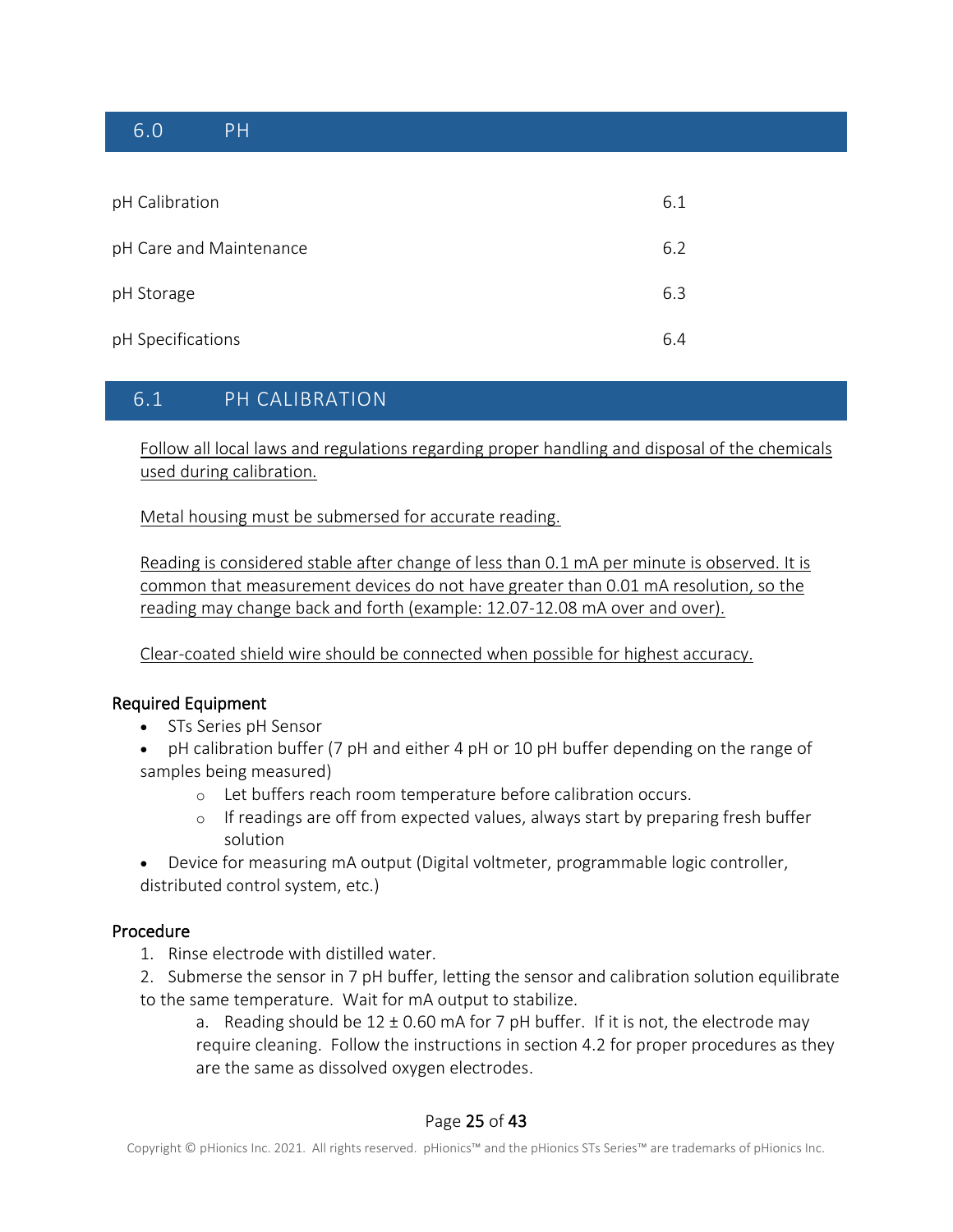### b. Always ensure solution is in contact with the metal housing for proper readings.

- 3. Record mA output for 7 pH buffer.
- 4. Rinse electrode with distilled water.
- 5. Submerse sensor in secondary calibration buffer and wait for reading to stabilize.
	- a. Reading should be  $8.56 \pm 0.60$  mA for 4 pH and  $15.4 \pm 0.60$  mA for 10 pH buffer.
	- b. 10 pH buffer is known to be unstable and should be prepared fresh.
- 6. Record mA output for secondary buffer and input to software if using automatic scaling.
- 7. Rinse electrode with distilled water.
- 8. The sensor is now ready for sampling.
- 9. Always keep electrode tip in saturated potassium chloride solution when not in use.

Calibration is now complete. Follow this procedure anytime calibration of the sensor is required.

After the sensor is put into service, the electronics will prove to be very stable, but a recalibration schedule must be determined empirically for each application.

#### *If there are problems calibrating the sensor:*

Confirm that the problems are not related to the system to which the unit is being interfaced by simulating the input as called out in the operator manuals that are supplied with your respective hardware and/or software. If problems persist, call your local representative or pHionics at 1-775-339-0565.

# <span id="page-26-0"></span>6.2 PH CARE AND MAINTENANCE

#### Regeneration

## The following section is for pH ONLY. Contact of hydrofluoric acid to a dissolved oxygen electrode could destroy it.

*Regeneration* is the term used for bringing an electrode back into working order after being unusable due to desensitization of the glass bulb from drying out or general old age. Old age is difficult to define for an electrode because the degradation rate depends entirely on how harsh the solution being sampled is and can range from 6 months to 10 years or more. The regeneration theory is based upon removal of the damaged outer surface of the bulb using hydrofluoric acid which will stabilize and speed up readings.

Be very careful in following all recommended safety procedure while handling hydrofluoric acid and consult the MSDS. Eye protection, gloves, and a good lab coat are necessities to provide crucial seconds before any splashed or spilled acid reaches your skin and starts to burn. Confirm that a hydrofluoric-resistant container (e.g. NOT glass) is being used. Dip the bulb (and only the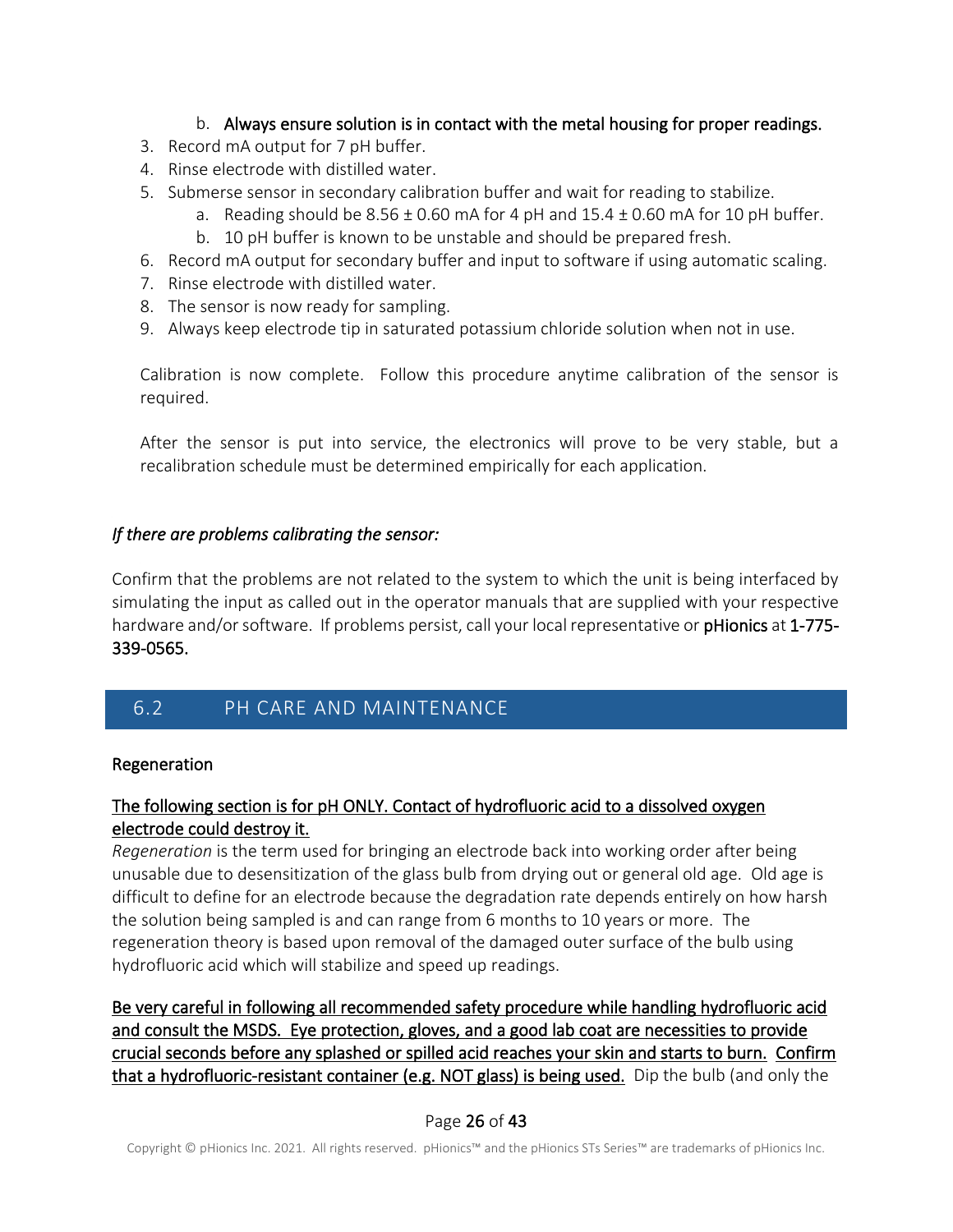bulb) into 0.1M hydrofluoric acid for at most two minutes. Rinse the electrode with distilled water and place in pH 7 buffer for 1 hour. Store electrode in electrolyte solution (3M KCl) overnight before calibration.

If all hope is lost – put a drop of dishwashing soap on a soft toothbrush – and brush the bulb and the liquid junction lightly around the bulb and reference for about a minute. Recalibrate the sensor and recalculate the slope and offset. If there is no change, rinse with tap water and scrub once more vigorously. This process has allowed us to revive many old electrodes out in the field but may result in reduced accuracy and is only recommended as a last resort.

# <span id="page-27-0"></span>6.3 PH SPECIAL CONSIDERATIONS

Always rinse off any debris on electrode and store in a concentrated 3.0M KCl solution to extend electrode life. Do not store in deionized water or similar as this will dramatically reduce electrode life.

# 6.4 PH STORAGE

Always rinse off any debris on electrode and store in a concentrated 3.0M KCl solution to extend electrode life. Do not store in deionized water or similar as this will dramatically reduce electrode life. For more information, please visit the article on [Proper Sensor Storage.](https://www.phionics.com/sts-series-sensor-storage/)

# <span id="page-27-1"></span>6.5 PH SPECIFICATIONS

2-Wire, 4-20 ma pH Sensor

| Output               | $4$ to $20$ mA                                                  |
|----------------------|-----------------------------------------------------------------|
| Power Supply Voltage | 8 to 40 VDC                                                     |
| Loop Impedance (Max) | 200 ohms at 12 VDC, 800 ohms at 24 VDC, 1600 ohms at 40<br>VDC. |
| Cable Type           | 4 Conductor, 24-gauge, twisted pair, 3 mile maximum             |
| Isolation            | 600 VDC, >70 dB at 50/60 Hz                                     |

#### 2-Wire, 4-20 ma Temperature Output

| Output               | 4 to 20 mA                             |
|----------------------|----------------------------------------|
| Range                | 0-50°Celsius                           |
| Power Supply Voltage | $7$ to 40 VDC.                         |
| Loop Impedance (Max) | 250 ohms at 12 VDC, 850 ohms at 24 VDC |
| <b>Isolation</b>     | 600 VDC, >70 dB at 50/60 Hz            |

#### Page 27 of 43

Copyright © pHionics Inc. 2021. All rights reserved. pHionics™ and the pHionics STs Series™ are trademarks of pHionics Inc.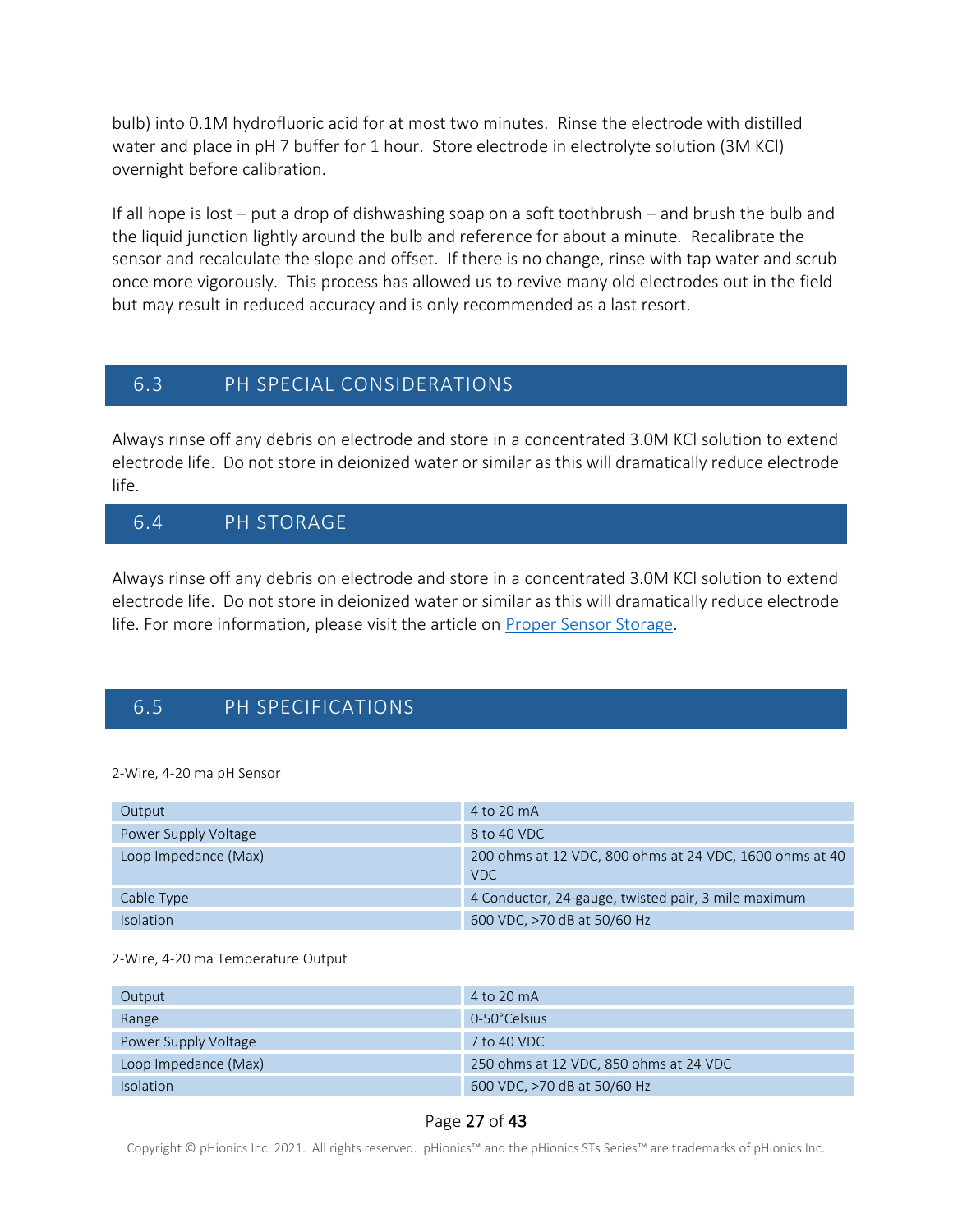The following data pertains to all configurations:

| Linearity                            | $± 0.004$ pH               |
|--------------------------------------|----------------------------|
| Accuracy                             | $± 0.014$ pH               |
| Sensitivity                          | $± 0.01$ pH                |
| Stability                            | $± 0.03$ pH per year       |
| Repeatability                        | $± 0.01$ pH                |
| Response Time (Including Electrodes) | $95\% < 5$ seconds         |
| Temperature Compensation             | Automatic, 0-50 °C         |
| Input Range                          | $0-14$ pH                  |
| pH Sensing Range                     | $0-14$ pH                  |
| Pressure                             | 0-70 PSI                   |
| Humidity                             | 0-100%                     |
| <b>Wetted Materials</b>              | 316 SS, PVDF, Viton, glass |
| Length                               | 362 mm (14.25 in.)         |
| Diameter                             | 19 mm (0.750 in.) Maximum  |
| Standard Cable Length                | 7.6 meters (25 feet)       |
| Shipping Weight (Excluding Cable)    | 0.227 kg (0.5 lb.)         |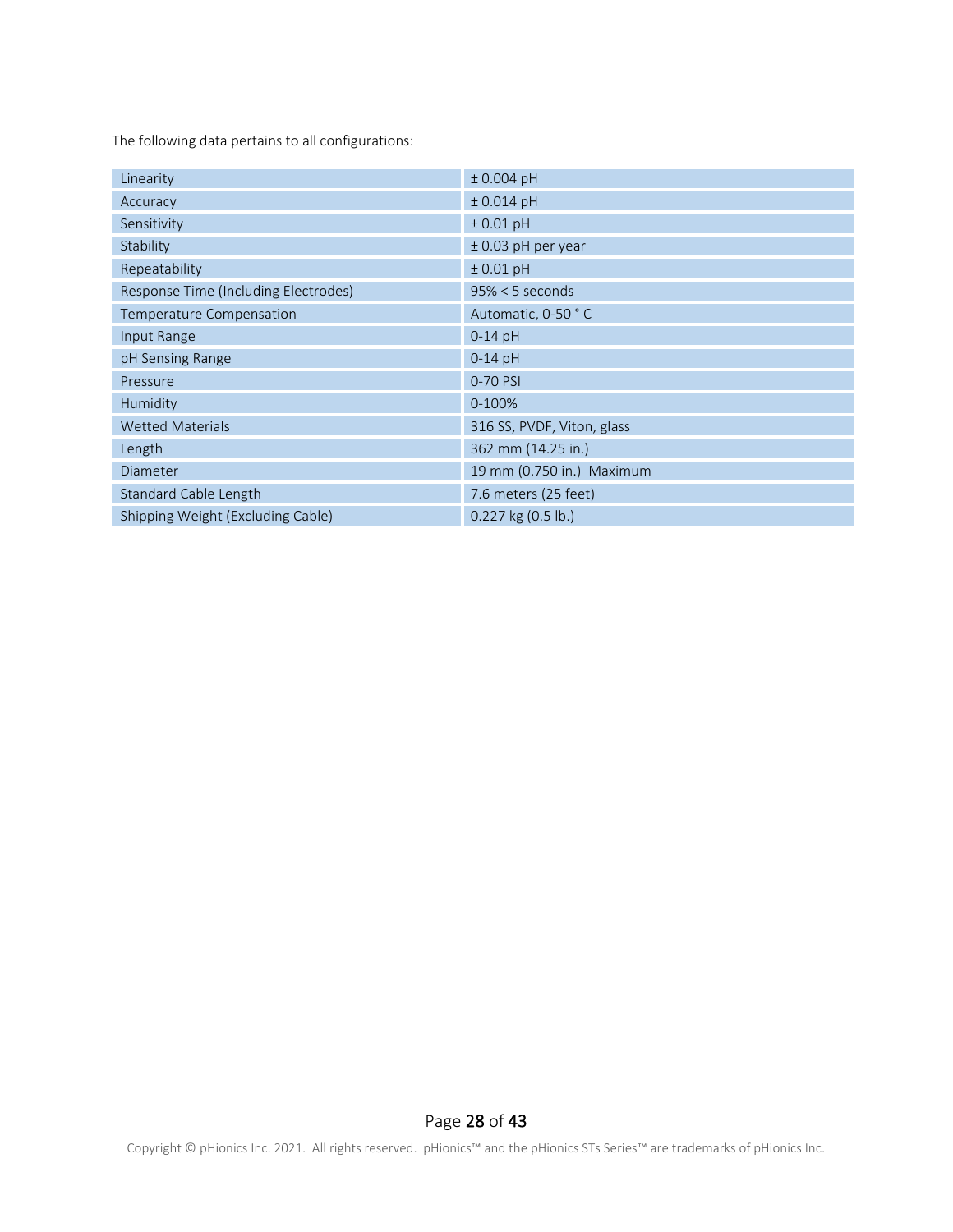# <span id="page-29-0"></span>7.0 TEMPERATURE

| Temperature Calibration            | 7.1 |
|------------------------------------|-----|
| Temperature Care                   | 7.2 |
| Temperature Special Considerations | 73  |
| Temperature Specifications         | 74  |

# <span id="page-29-1"></span>7.1 TEMPERATURE CALIBRATION

*Temperature will be within 0.5°C without calibration if the sensor is fully submersed in the solution of interest for at least 10 minutes so does not require calibration.* 

Using the applicable software or interface to scale a PLC, datalogger, or DCS, setting 4.0 ma to = 0.00 (zero) degrees C. Set 20.0 ma = 50 degrees C.

To connect the sensor to an RTU or datalogger for temperature measurement – connect the WHITE and GREEN wires to the terminals of the device. Wires are reversible so it does not matter which is connected to power or output.

# <span id="page-29-2"></span>7.2 TEMPERATURE CARE

None required.

# <span id="page-29-3"></span>7.3 TEMPERATURE SPECIAL CONSIDERATIONS

*Sensor must be fully submersed in sample for accurate temperature measurement.* 

Page 29 of 43

Copyright © pHionics Inc. 2021. All rights reserved. pHionics™ and the pHionics STs Series™ are trademarks of pHionics Inc.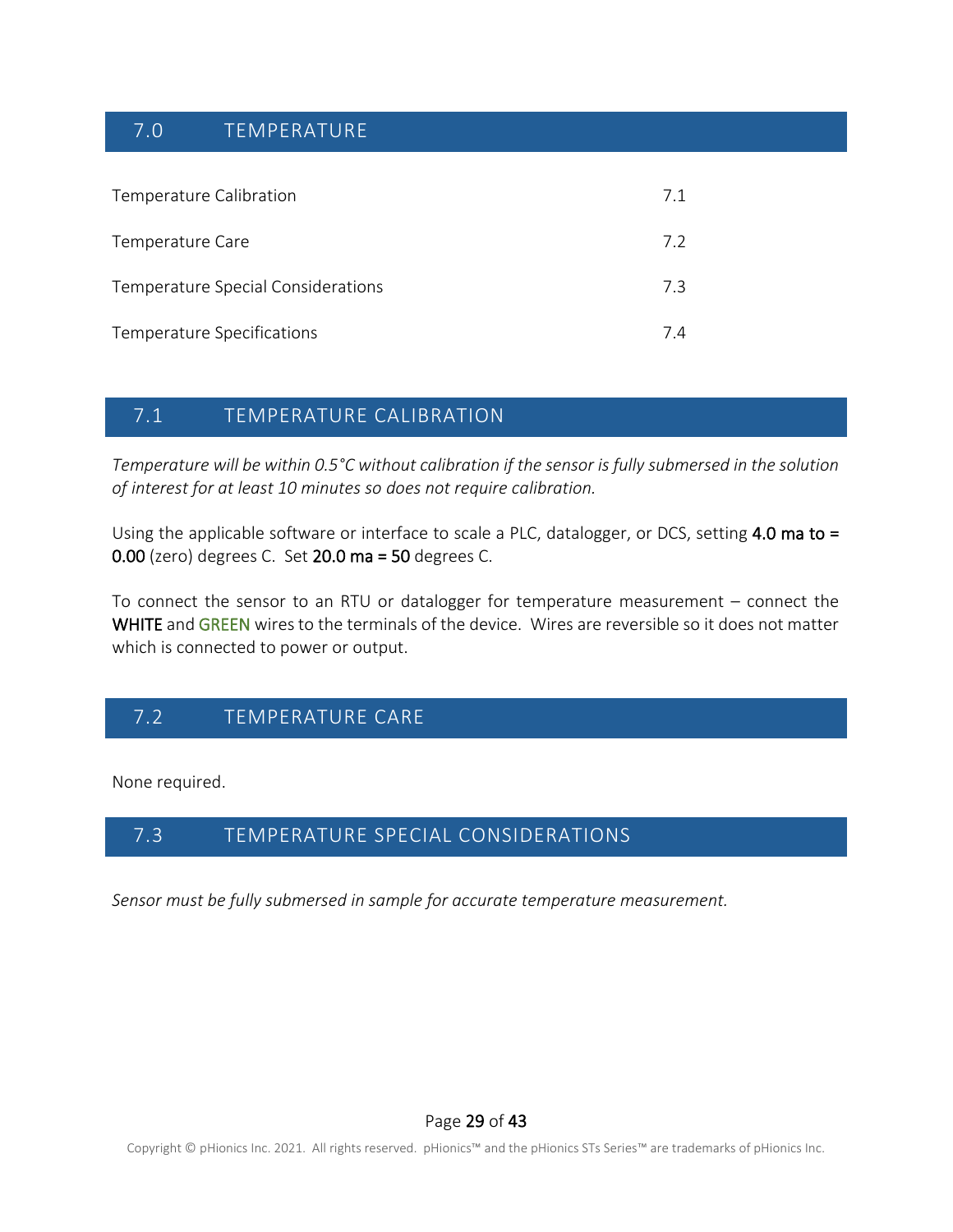# <span id="page-30-0"></span>7.4 TEMPERATURE SPECIFICATIONS

#### 2-Wire, 4-20 ma Temperature Output

| Output                            | 4 to 20 mA                                                            |
|-----------------------------------|-----------------------------------------------------------------------|
| Range                             | 0-50°Celsius                                                          |
| <b>Response Time</b>              | Approx. 1 minute after sensor has equalized with solution             |
| Power Supply Voltage              | 7 to 40 VDC                                                           |
| Loop Impedance (Max)              | 250 ohms at 12 VDC, 850 ohms at 24 VDC, 1650 ohms at 40<br><b>VDC</b> |
| Cable Type                        | 4 Conductor, twisted pair, 3 mile maximum                             |
| Isolation                         | 600 VDC, >70 dB at 50/60 Hz                                           |
|                                   |                                                                       |
| Linearity                         | ± 0.15 °C                                                             |
| Accuracy                          | ± 0.5 °C                                                              |
| Sensitivity                       | ± 0.01 °C                                                             |
| Stability                         | $± 0.05$ °C per year                                                  |
| Repeatability                     | ± 0.01 °C                                                             |
| Temperature Sensing Type          | Semiconductor                                                         |
| Temperature Sensing Range         | $0 - 50 °C$                                                           |
| Pressure                          | 0-70 PSI                                                              |
| Humidity                          | $0 - 100%$                                                            |
| <b>Wetted Materials</b>           | 316 SS, PVDF, Viton                                                   |
| Length                            | 362 mm (14.25 in.)                                                    |
| Diameter                          | 19 mm (0.750 in.) Maximum                                             |
| Standard Cable Length             | 7.6 meters (25 feet)                                                  |
| Shipping Weight (Excluding Cable) | 0.227 kg (0.5 lb.)                                                    |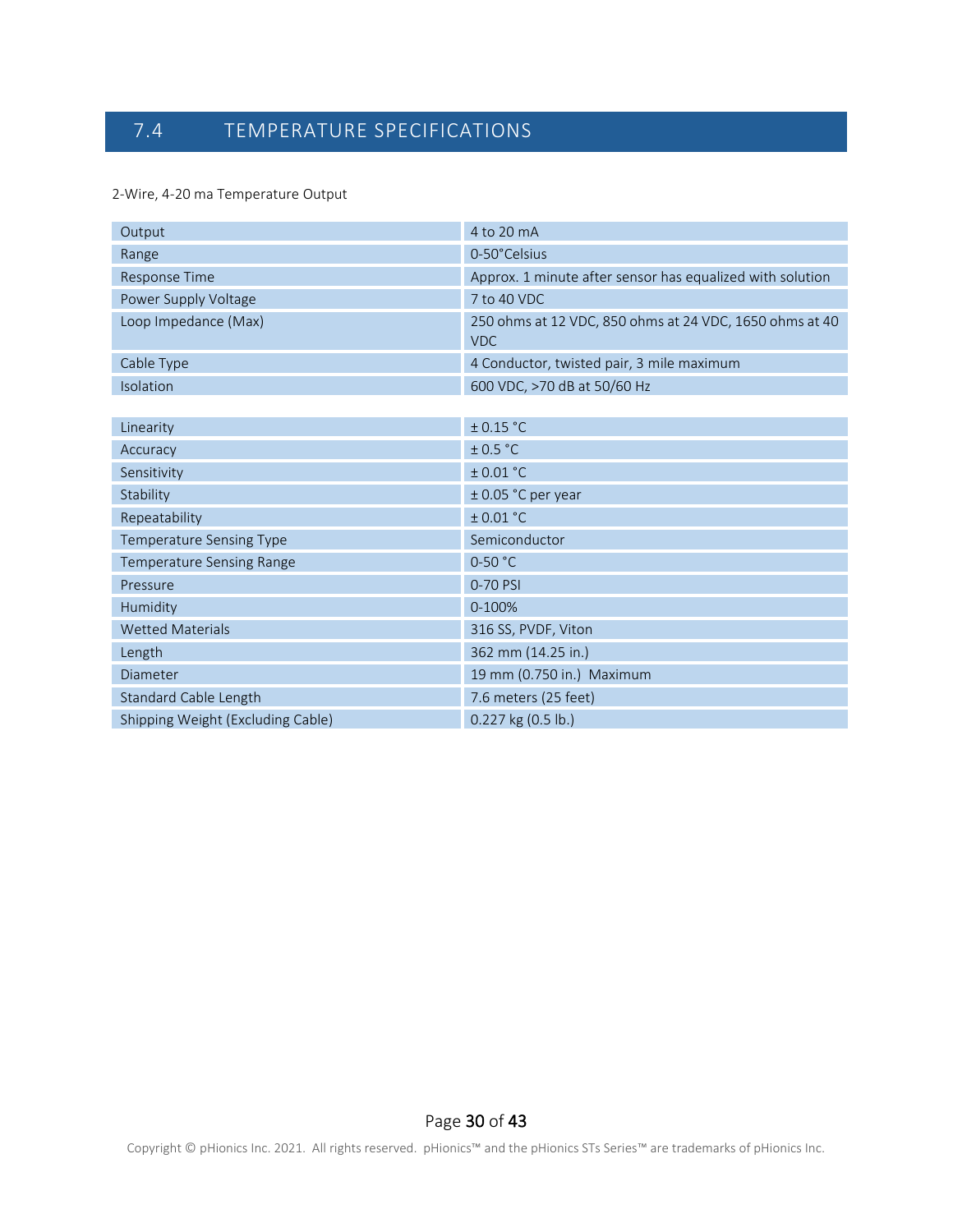# <span id="page-31-0"></span>8.0 MOUNTING THE SENSOR

The sensor and cable can be submersed in any body of water to approximately 70 psi or mounted in a stilling well along a river to prevent the sensor from being moved by the currents and hitting stray rocks. They can be freely suspended by their Kevlar-reinforced cable, or, permanently mounted in a cooling tower, process tank, or in a manhole of a sewer system. The sensor can be readily mounted in an insertion or submersion manner simply by placing a 3/4″ MNPT gland (compression) fitting in the position desired.

For *submersion* applications, the best placement of the gland fitting is between the indents of the sensor with the threads directed toward the *cable end* of the sensor. However, for the best results, the gland should be mounted towards the cable end of the transmitter housing, as this allows for the temperature output and the temperature compensation to achieve the best results.

Tighten the fitting until it firmly grasps the sensor – *do not over-tighten or clamp down upon the O-rings* – potentially damaging the seals. The fitting would then be threaded and sealed into a 3/4" NPT female fitting attached to a section of pipe extending to the length desired for monitoring or controlling a process in a tank or well, for example. The material selected for this should be compatible with the solution in which it is submersed. Inexpensive 3/4" PVC will work quite well for most applications, as shown to the right.



For most parameters (except for conductivity and temperature) the sensor end of the sensor should be angled at least thirty degrees below the cable to prevent air entrapment in the reference solutions or measurement electrode. *Care must* 

*be taken to assure that the stainless-steel housing is contacting the solution to be measured – or the differential amplifiers will not perform properly – making the measurements appear to be erratic.*

In insertion applications, extreme care must be observed when inserting or removing the sensor/transmitter – 100 psi can turn the sensor/transmitter into a lethal projectile – ripping conduit off walls – as well as causing serious injury or death due to trauma or contact with the solution. pHionics is not responsible and does not warrant insertion applications – proceed with extreme caution.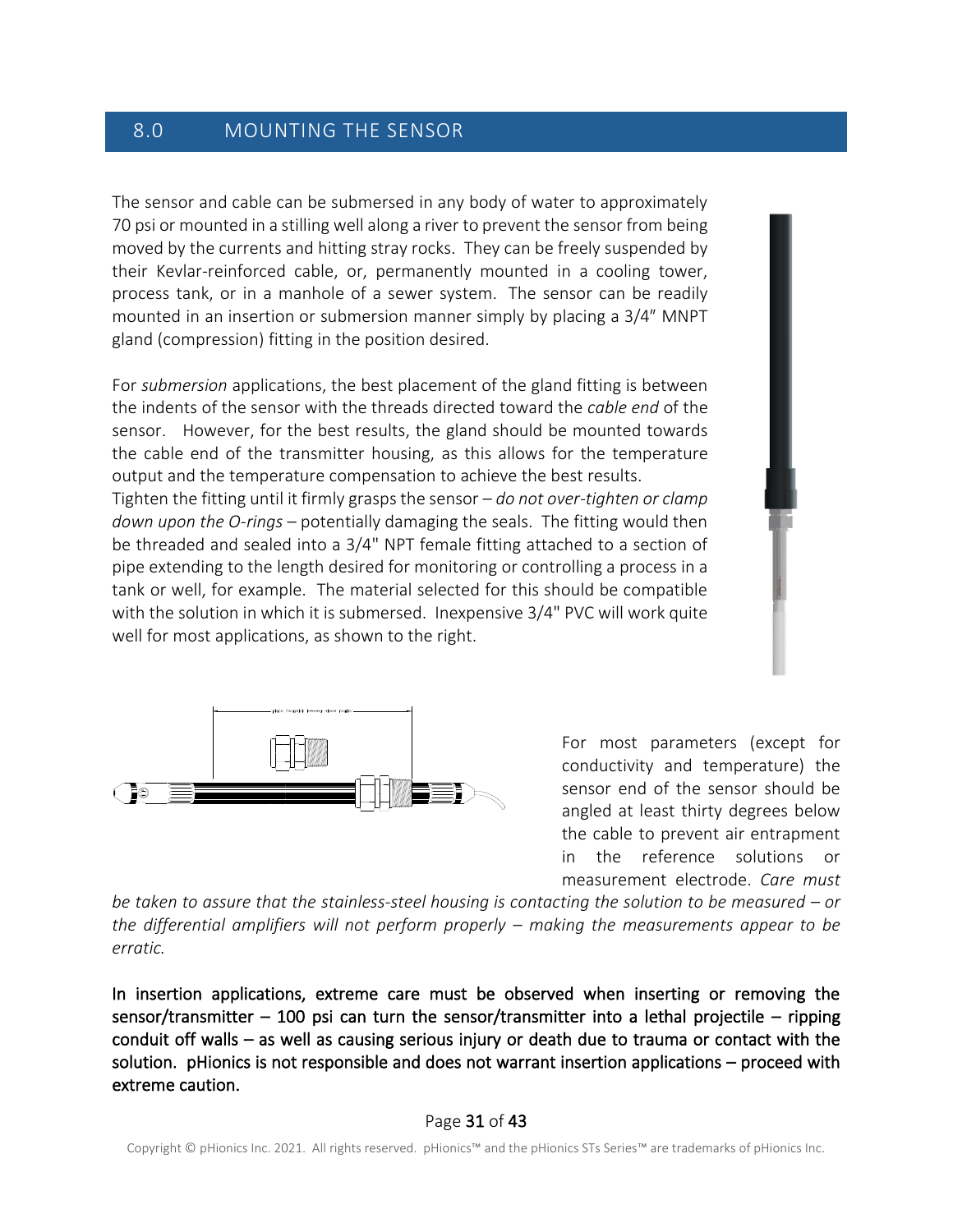# <span id="page-32-0"></span>9.0 WARRANTY

pHionics warrants its instruments to be free from defect in material and workmanship under normal use for a period of twenty-four months from date of purchase by the initial owner (the warranty excludes the electrode). Please test the unit before using it in your application. We cannot accept the return of a sensor or sensor after application for reasons other than warranty. Nor do we warrant the sensor or sensor for any specific application. Determination of application compatibility is the sole responsibility of the procurer. pH, ORP, dissolved oxygen, and similar electro-chemical electrodes are not warranted against failure. If the sensor or sensor is stained or disfigured in such a manner as to preclude it from being sold as new -- the unit cannot be accepted as a return and the procurer will remain responsible for any monies owed.

*The sensors are tested extensively during manufacturing and cannot be warranted against leaks once they leave the factory due to improper removal and insertion of electrode and cable assemblies.* 

Warranty does not cover defects caused by abuse or electrical damage. pHionics will not cover under warranty any instruments damaged during shipment to the factory improperly packed. Repair attempts by other than authorized service personnel will void warranty.

If within the warranty period, the equipment does not meet the specifications at time of purchase, pHionics shall correct any such defect or non-conformance by (at our option) repairing any defective part or parts that are returned to us, or by making available at your facility (via lowest freight rate) a repaired or replacement part, or by crediting your account, if we deem it appropriate.

Items returned for warranty repair must be prepaid and insured for shipment. Warranty claims are processed on the condition that prompt notification of a defect is given to **pHionics** within the warranty period. pHionics shall have the sole right to determine if in fact a warranty situation exists.

pHionics' warranty does not cover travel, travel time, mileage, removal, reinstallation, or calibration expenses.

The foregoing warranty is exclusive and in lieu of all other warranties whether written, oral, or implied, and we make *no warranty of merchantability or fitness for a particular purpose.*

Our liability to you arising out of supplying of this equipment or its use whether based on warranty, contract or negligence shall not in any case exceed the cost of correcting defects in the equipment as herein provided and upon the expiration of the applicable warranty period as aforementioned,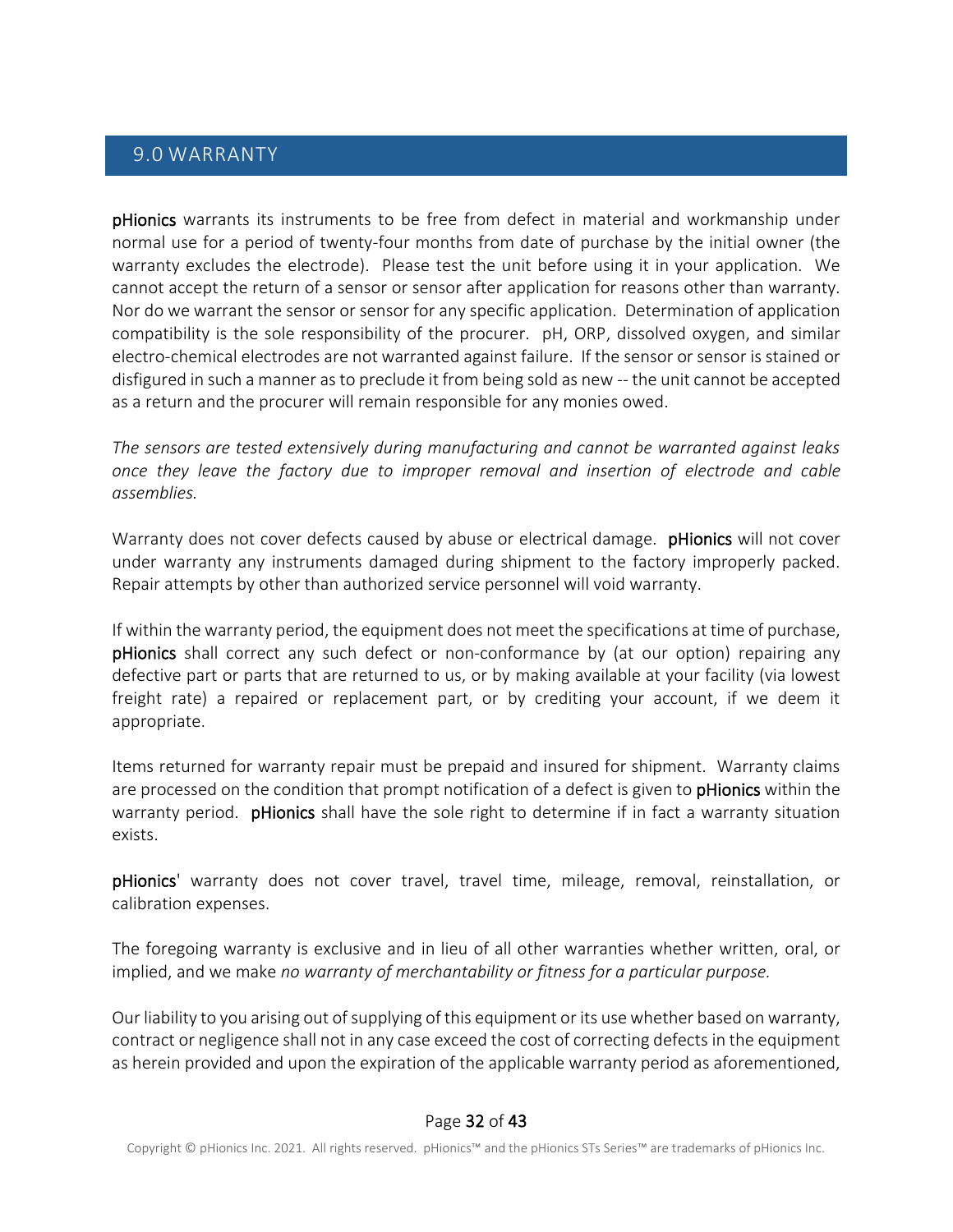all such liability shall terminate. The foregoing shall constitute your sole remedy and our sole liability. *In no event shall we be liable for special or consequential damages.*

# <span id="page-33-0"></span>10.0 RETURN OF MATERIAL

Material returned for repair, whether in or out of warranty (please read warranty section regarding types of material which cannot be accepted back for environmental and/or safety reasons), should be shipped prepaid, insured to:

### pHionics Inc. 6680 Alhambra Avenue, #504 Martinez, CA 94553

RMA No: (call for return of merchandise authorization number -- material cannot be accepted without an RMA number – merchandise returned for credit may be subject to a twenty percent restocking fee – at the discretion of  $p$ Hionics).

The returned material should be accompanied by a letter of transmittal that should include the following:

Subject: Return of Materials for Repair

- 1. Location, type of service, and length of time in service of device.
- 2. Description of the faulty operation of the device and the circumstances of the failure.
- 3. Name, telephone, and FAX number of the person to contact if there are questions regarding the returned material.
- 4. Statement as to whether warranty or non-warranty service is requested.
- 5. Complete instructions as to how you would like any problems resolved, etc.
- 6. Complete shipping instructions for return of the material.

Adherence to these procedures will expedite handling of the returned material and will prevent unnecessary additional charges for inspection and testing to determine the problem with the device. If the material is returned for out of warranty repairs, a purchase order for repairs should be enclosed with the letter of transmittal.

#### Statement of pHionics product policy

It is a primary objective of pHionics, Inc. to provide a product and/or service to our customers of outstanding value, safety, reliability, and quality. In our concern for the world that we share, we will attempt to package and design our products in an environmentally conscious manner.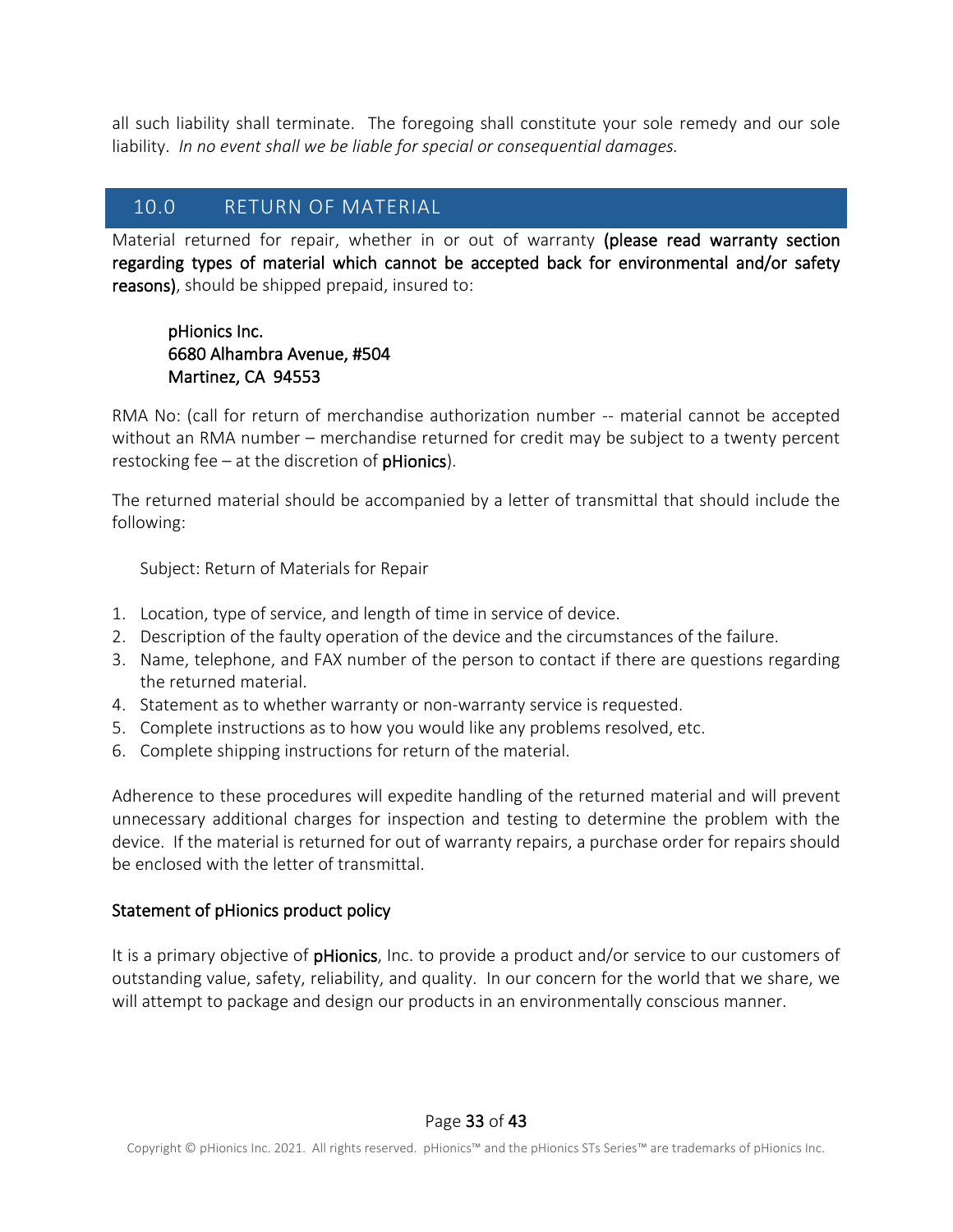# <span id="page-34-0"></span>11.0 PROPER DISPOSAL AT END OF LIFE

To comply with the Waste Electrical and Electronic Equipment Directive in the EU, this product must not be disposed of in unsorted municipal waste. Please check with your EU distributor to find out more about proper disposal of this product.

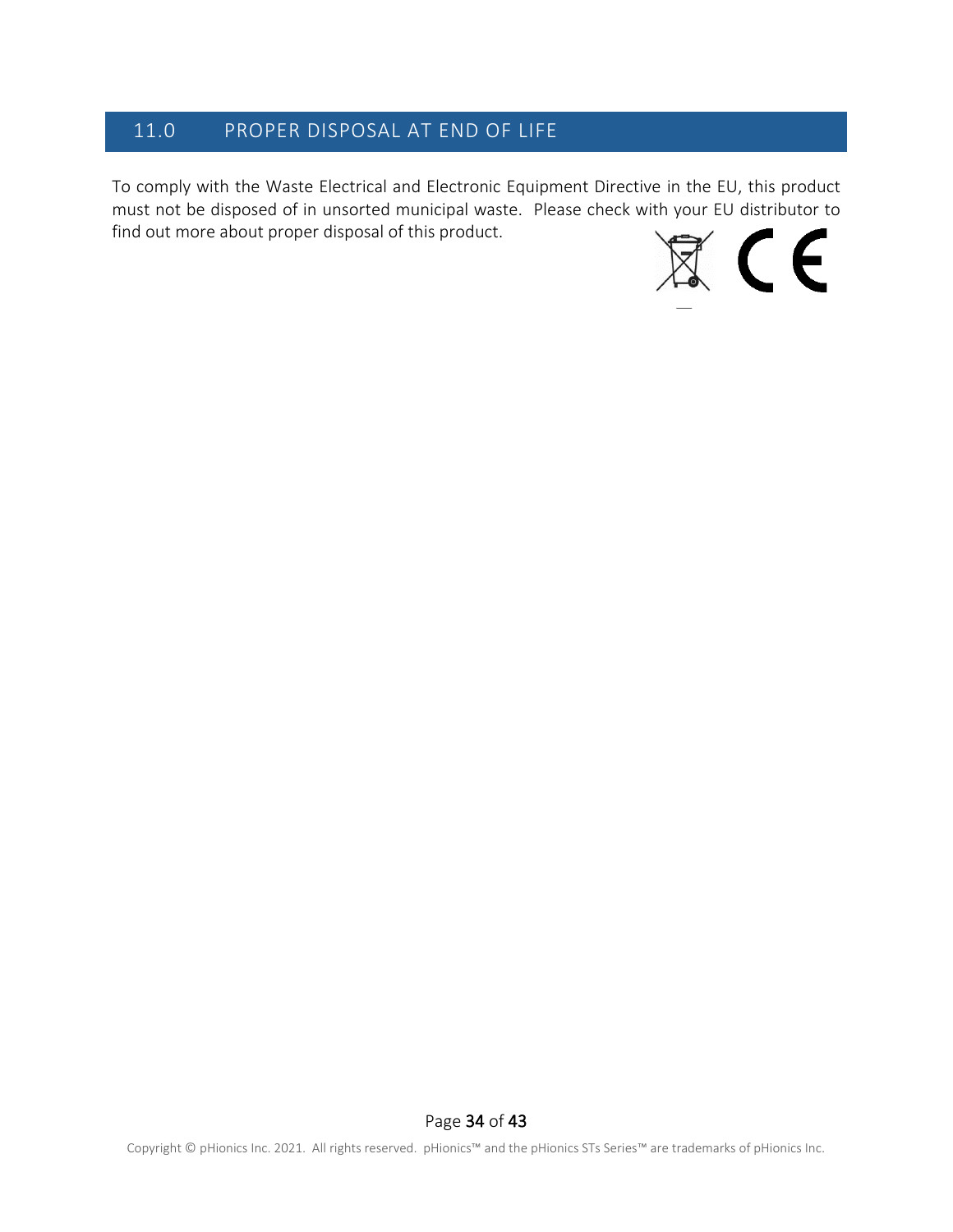# **EU Declaration of Conformity**

#### **pHionics Inc.**

#### 112 N. Curry, Carson City, NV 89703 United States

Declares that this Declaration of Conformity is issued under our sole responsibility. It belongs to the following product and its configurations:

**Product Name:** pHionics STs Series™ Conductivity

**Serial Number:** STs4--- (Configuration suffixes and codes specified on pg. 42)

**Description:** An electrochemical sensor for measurement of conductivity in aqueous solutions. Includes a built-in transmitter for 4-20 mA signal output.

We declare that the previously described product is in conformity with the essential requirements of the following legislation:

- **Directive 2014/30/EU** of the European Parliament and of the Council of 26 February 2014 on the harmonisation of the laws of the Member States relating to electromagnetic compatibility according to the standards:
	- EN 55011:2016 Industrial, scientific and medical equipment Radiofrequency disturbance characteristics - Limits and methods of measurement
	- EN 61326-1:2013 Electrical equipment for measurement, control and laboratory use - EMC requirements - Part 1: General requirements
- **Directive 2011/65/EU** of the European Parliament and of the Council of 8 June 2011 on the restriction of the use of certain hazardous substances in electrical and electronic equipment (in short referred to as "the RoHS Directive" or "2011/65/EU") according to the standards:
	- IEC 62321 Electrotechnical products Determination of levels of six regulated substances (lead, mercury, cadmium, hexavalent chromium, polybrominated biphenyls, polybrominated diphenyl ethers) (this standard has multiple parts.
- **Directive 2012/19/EU** of the European Parliament and of the Council of 4 July 2012 on waste electrical and electronic equipment (WEEE) (in short referred to as "the WEEE Directive" or "2012/19/EU")

**Signed by:** Gary Brundage, President, pHionics Inc. **Date of Issuance:** \_\_February 22 2021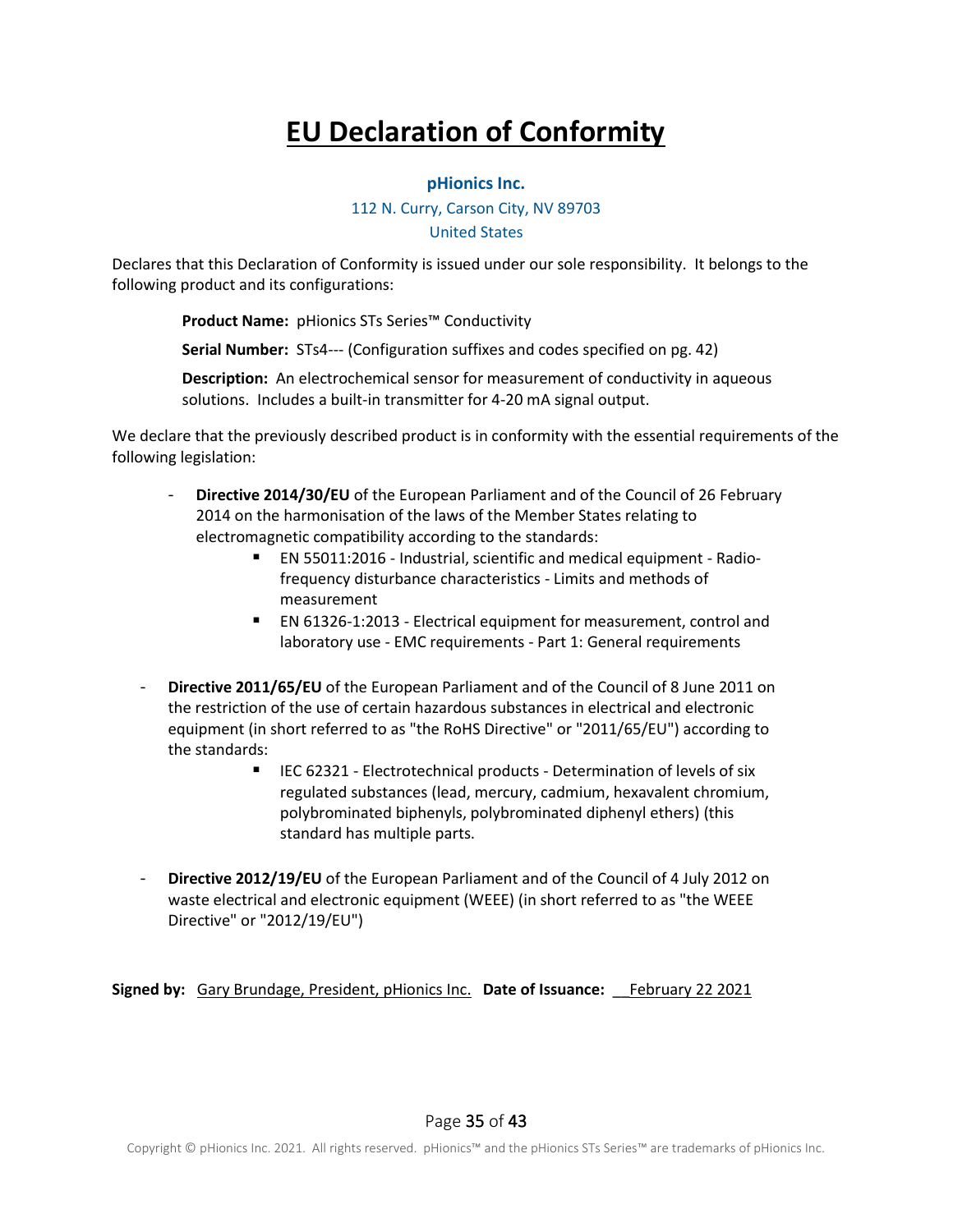$S221$ 

Signature:

| pHionics STs Series <sup>™</sup> Conductivity |                     |   |                                                     |  |
|-----------------------------------------------|---------------------|---|-----------------------------------------------------|--|
| Model                                         | <b>Suffix Codes</b> |   | <b>Description</b>                                  |  |
| STs4                                          | 102                 |   | Transmitter calibrated to range of 0-100 $\mu$ S/cm |  |
| ST <sub>s4</sub>                              | 202                 |   | Transmitter calibrated to range of 0-200 µS/cm      |  |
| STs4                                          | 502                 |   | Transmitter calibrated to range of 0-500 µS/cm      |  |
| ST <sub>s</sub> 4                             | 103                 |   | Transmitter calibrated to range of 0-1000 µS/cm     |  |
| STs4                                          | 203                 |   | Transmitter calibrated to range of 0-2000 µS/cm     |  |
| STs4                                          | 503                 |   | Transmitter calibrated to range of 0-5000 µS/cm     |  |
| STs4                                          | 104                 |   | Transmitter calibrated to range of 0-10000 µS/cm    |  |
| STs4                                          | 204                 |   | Transmitter calibrated to range of 0-20000 µS/cm    |  |
| ST <sub>s4</sub>                              | 504                 |   | Transmitter calibrated to range of 0-50000 µS/cm    |  |
| ST <sub>s</sub> 4                             | 105                 |   | Transmitter calibrated to range of 0-100000 µS/cm   |  |
| ST <sub>s</sub> 4                             |                     | S | Transmitter housing made of 316 Stainless Steel     |  |
| ST <sub>s</sub> 4                             | ---                 |   | Transmitter housing made of titanium                |  |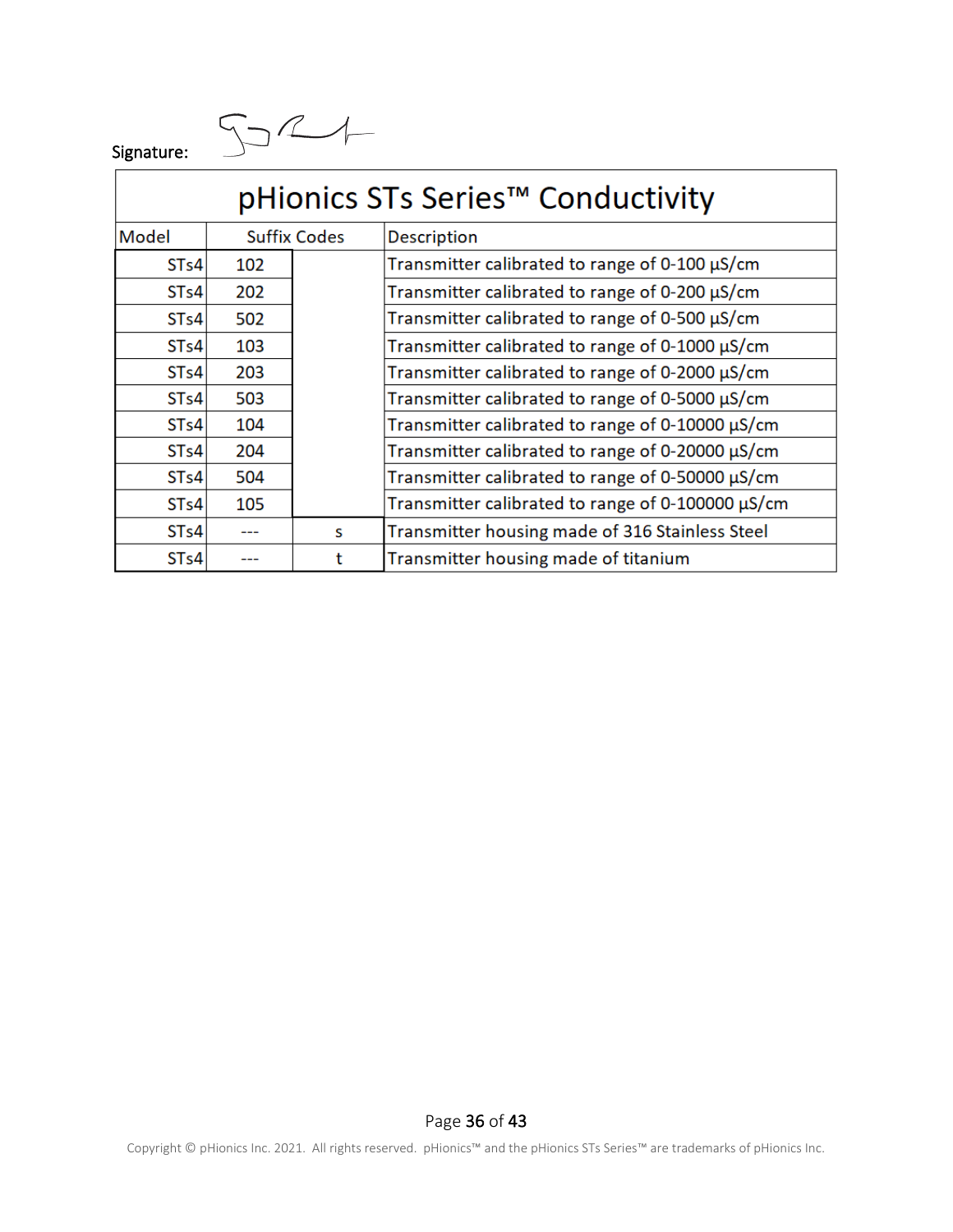# **EU Declaration of Conformity**

## **pHionics Inc.**

#### 112 N. Curry, Carson City, NV 89703

#### United States

Declares that this Declaration of Conformity is issued under our sole responsibility. It belongs to the following product and its configurations:

**Product Name:** pHionics STs Series™ pH

**Serial Number:** STs1--- (Configuration suffixes and codes specified on pg. 44)

**Description:** An electrochemical sensor for measurement of pH in aqueous

solutions. Includes a built-in transmitter for 4-20 mA signal output.

We declare that the previously described product is in conformity with the essential requirements of the following legislation:

> • **Directive 2014/30/EU** of the European Parliament and of the Council of 26 February 2014 on the harmonisation of the laws of the Member States relating to electromagnetic compatibility according to the standards:

> > ▪ EN 55011:2016 - Industrial, scientific and medical equipment - Radiofrequency disturbance characteristics - Limits and methods of measurement

▪ EN 61326-1:2013 - Electrical equipment for measurement, control and laboratory use - EMC requirements - Part 1: General requirements

• **Directive 2011/65/EU** of the European Parliament and of the Council of 8 June 2011 on the restriction of the use of certain hazardous substances in electrical and electronic equipment (in short referred to as "the RoHS Directive" or "2011/65/EU") according to the standards:

> IEC 62321 - Electrotechnical products - Determination of levels of six regulated substances (lead, mercury, cadmium, hexavalent chromium, polybrominated biphenyls, polybrominated diphenyl ethers) (this standard has multiple parts.

• **Directive 2012/19/EU** of the European Parliament and of the Council of 4 July 2012 on waste electrical and electronic equipment (WEEE) (in short referred to as "the WEEE Directive" or "2012/19/EU")

**Signed by:** Gary Brundage, President, pHionics Inc. **Date of Issuance** \_February\_22,\_2021

 $\zeta_2$ L $+$ **Signature:**

#### Page 37 of 43

Copyright © pHionics Inc. 2021. All rights reserved. pHionics™ and the pHionics STs Series™ are trademarks of pHionics Inc.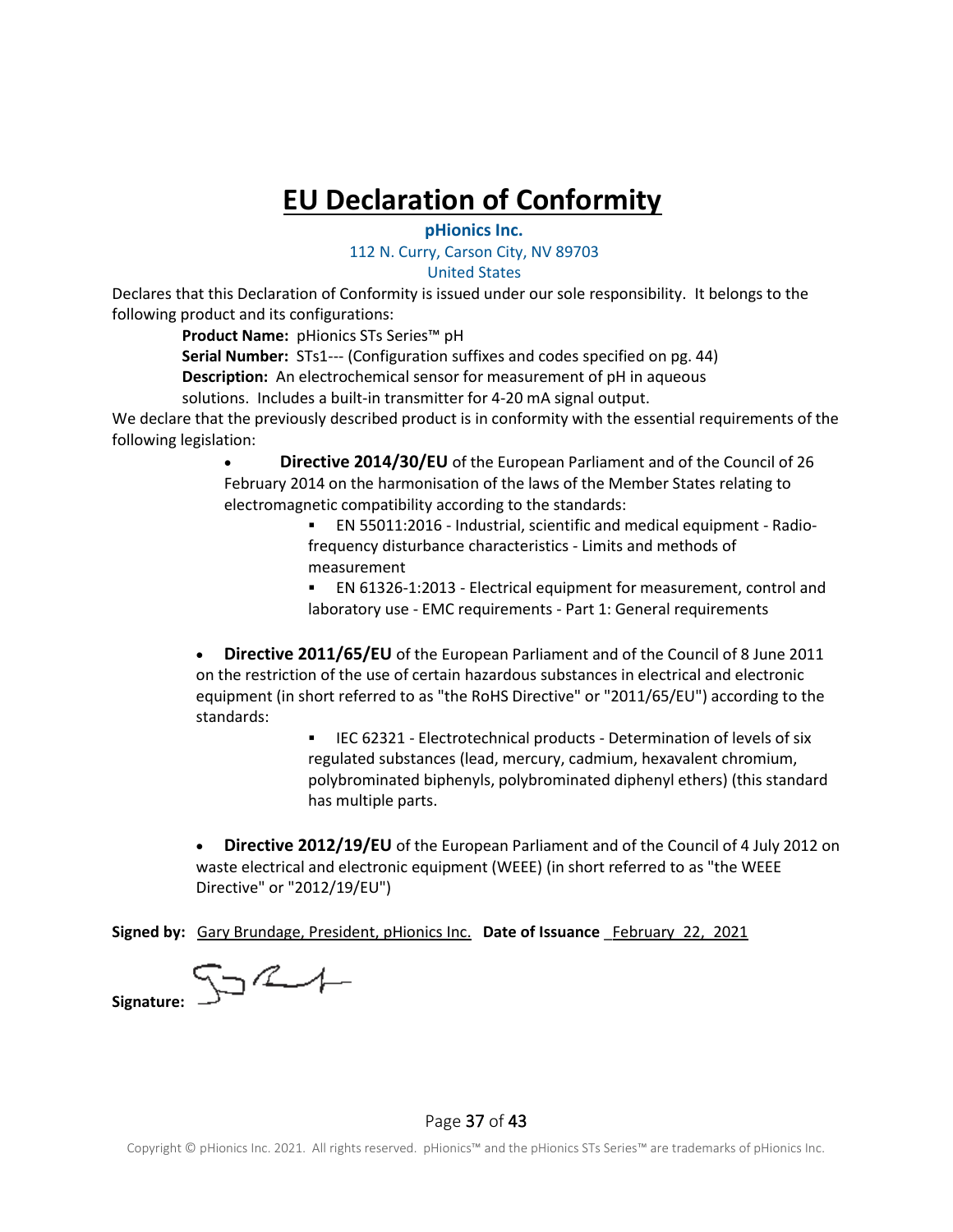| pHionics STs Series <sup>™</sup> pH |     |                     |                                                 |
|-------------------------------------|-----|---------------------|-------------------------------------------------|
| Model                               |     | <b>Suffix Codes</b> | <b>Description</b>                              |
| STs1                                | 014 |                     | Transmitter calibrated to range of 0-14 pH      |
| STs1                                | 611 |                     | Transmitter calibrated to range of 6-11 pH      |
| STS1                                |     | s                   | Transmitter housing made of 316 Stainless Steel |
| STs1                                |     |                     | Transmitter housing made of titanium            |

## Page 38 of 43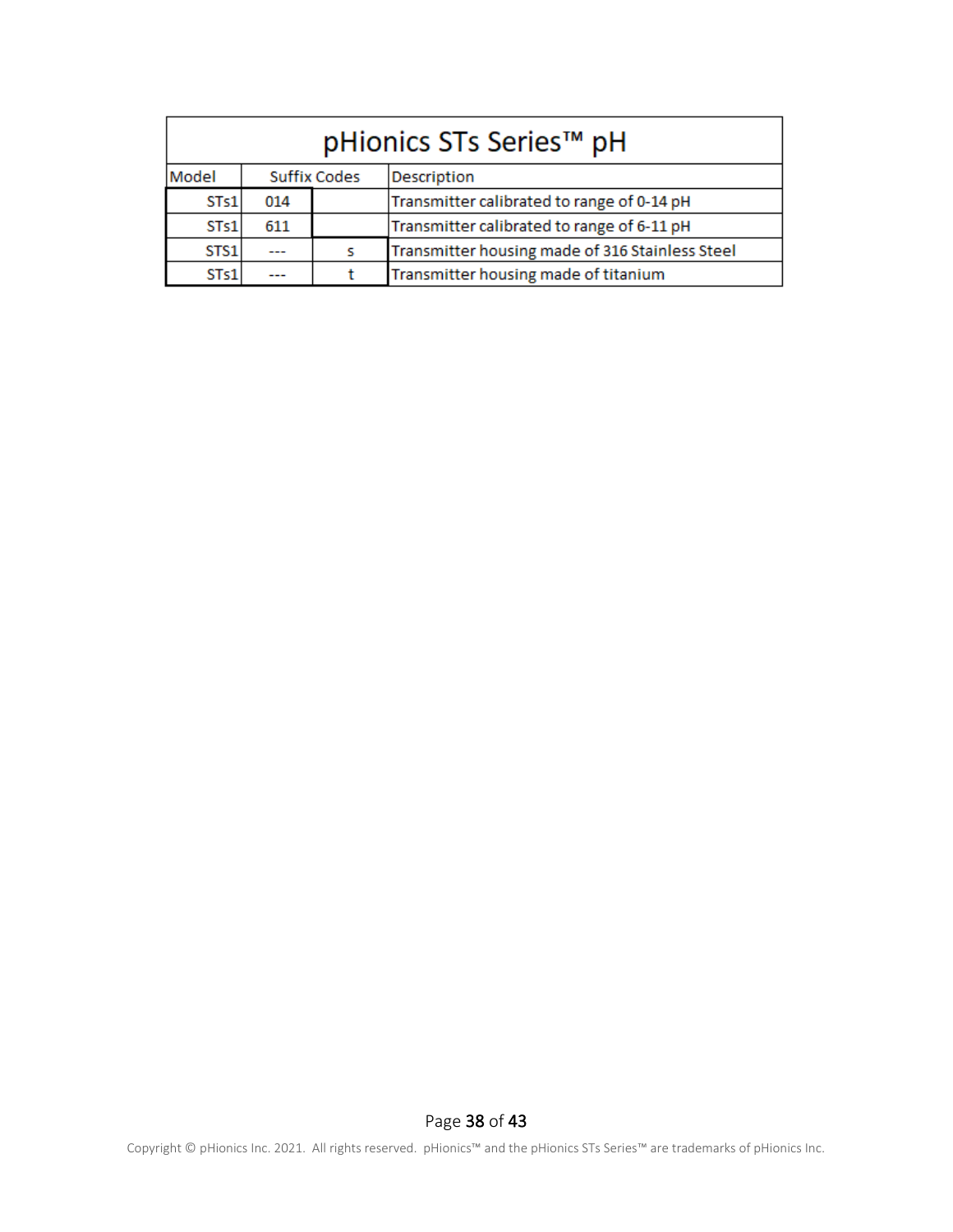# **EU Declaration of Conformity**

#### **pHionics Inc.**

#### 112 N. Curry, Carson City, NV 89703

United States

Declares that this Declaration of Conformity is issued under our sole responsibility. It belongs to the following product and its configurations:

**Product Name:** pHionics STs Series™ Dissolved Oxygen

**Serial Number:** STs3--- (Configuration suffixes and codes specified on pg. 46) **Description:** An electrochemical sensor for measurement of dissolved oxygen in aqueous solutions. Includes a built-in transmitter for 4-20 mA signal output.

We declare that the previously described product is in conformity with the relevant Union harmonization legislation, as follows:

> • **Directive 2014/30/EU** of the European Parliament and of the Council of 26 February 2014 on the harmonisation of the laws of the Member States relating to electromagnetic compatibility according to the standards:

▪ EN 55011:2016 - Industrial, scientific and medical equipment - Radiofrequency disturbance characteristics - Limits and methods of measurement

▪ EN 61326-1:2013 - Electrical equipment for measurement, control and laboratory use - EMC requirements - Part 1: General requirements

• **Directive 2011/65/EU** of the European Parliament and of the Council of 8 June 2011 on the restriction of the use of certain hazardous substances in electrical and electronic equipment (in short referred to as "the RoHS Directive" or "2011/65/EU") according to the standards:

> **ELEC 62321 - Electrotechnical products - Determination of levels of six** regulated substances (lead, mercury, cadmium, hexavalent chromium, polybrominated biphenyls, polybrominated diphenyl ethers) (this standard has multiple parts.

• **Directive 2012/19/EU** of the European Parliament and of the Council of 4 July 2012 on waste electrical and electronic equipment (WEEE) (in short referred to as "the WEEE Directive" or "2012/19/EU")

**Signed by:** Gary Brundage, President, pHionics Inc. **Date of Issuance** \_February\_22,\_2021

 $\nabla$ 

**Signature:**

Page 39 of 43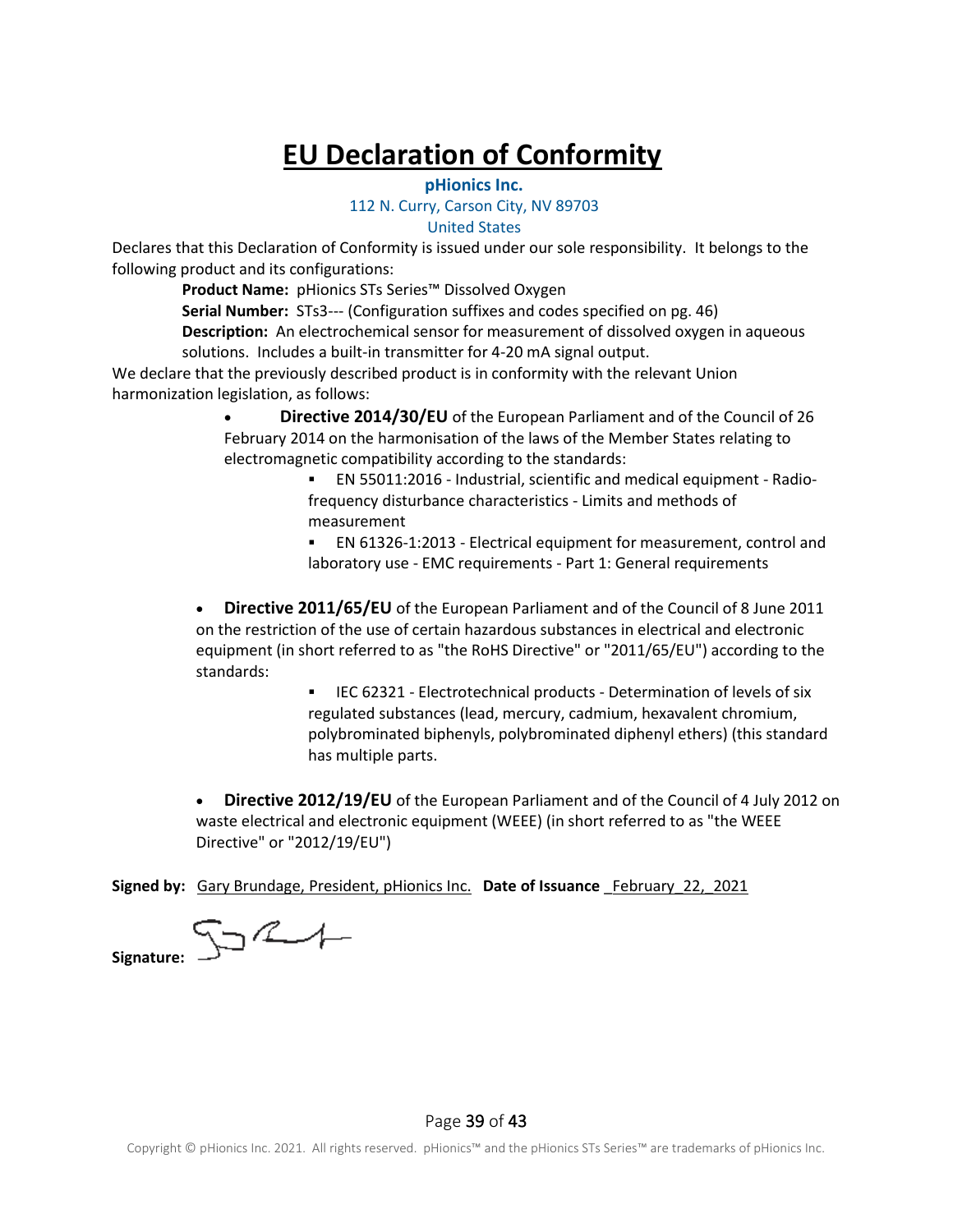| pHionics STs Series <sup>™</sup> Dissolved Oxygen |                     |   |                                                 |
|---------------------------------------------------|---------------------|---|-------------------------------------------------|
| Model                                             | <b>Suffix Codes</b> |   | <b>Description</b>                              |
| ST <sub>s</sub> 3                                 | 020                 |   | Transmitter calibrated to range of 0-14 pH      |
| STs3                                              |                     | S | Transmitter housing made of 316 Stainless Steel |
| ST <sub>s3</sub>                                  |                     |   | Transmitter housing made of titanium            |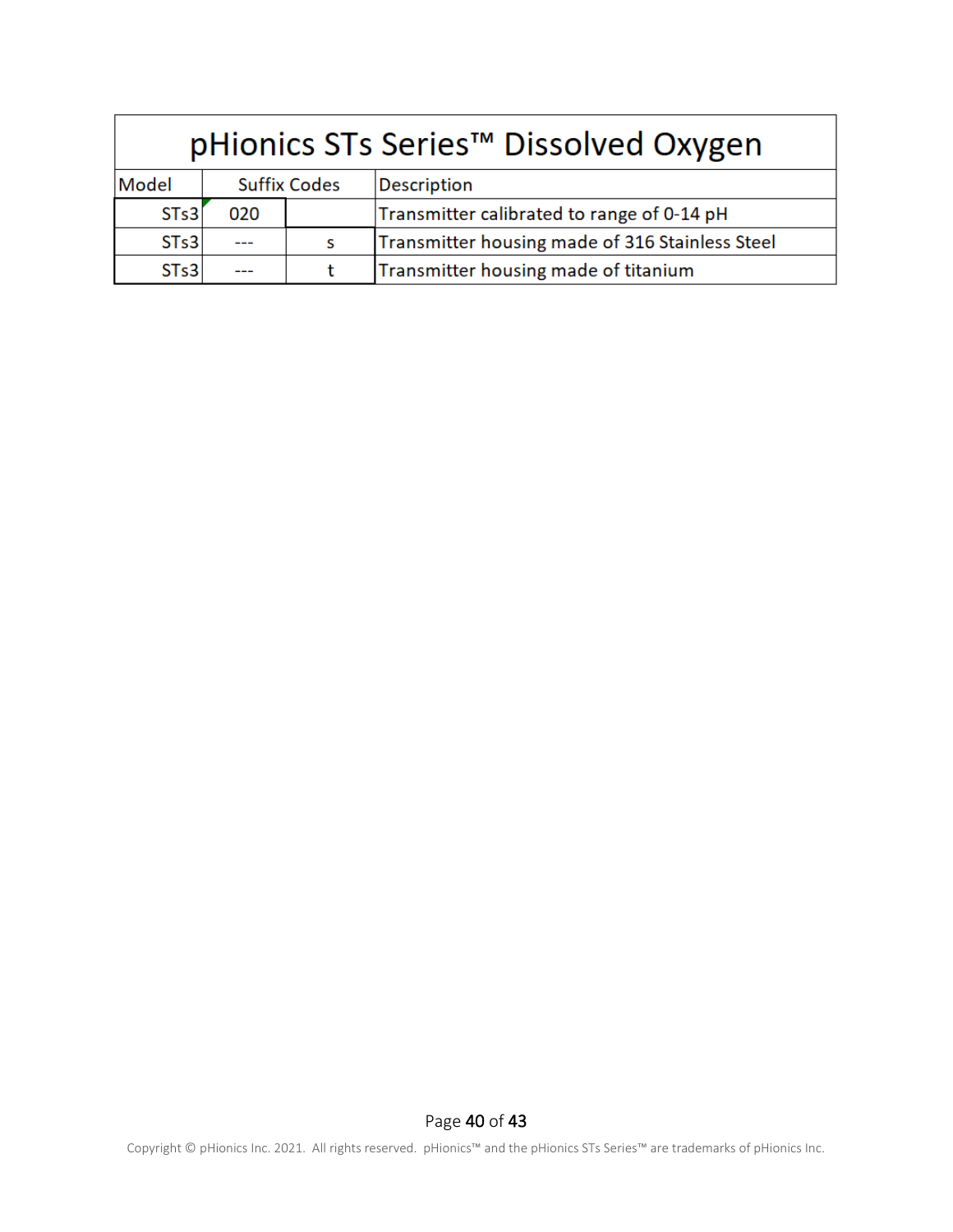# **EU Declaration of Conformity**

#### **pHionics Inc.**

#### 112 N. Curry, Carson City, NV 89703

United States

Declares that this Declaration of Conformity is issued under our sole responsibility. It belongs to the following product and its configurations:

**Product Name:** pHionics STs Series™ ORP (redox)

**Serial Number:** STs2--- (Configuration suffixes and codes specified on pg. 48) **Description:** An electrochemical sensor for measurement of oxidation and reduction

potential in aqueous solutions. Includes a built-in transmitter for 4-20 mA signal output.

We declare that the previously described product is in conformity with the essential requirements of the following legislation:

> • **Directive 2014/30/EU** of the European Parliament and of the Council of 26 February 2014 on the harmonisation of the laws of the Member States relating to electromagnetic compatibility according to the standards:

▪ EN 55011:2016 - Industrial, scientific and medical equipment - Radiofrequency disturbance characteristics - Limits and methods of measurement

▪ EN 61326-1:2013 - Electrical equipment for measurement, control and laboratory use - EMC requirements - Part 1: General requirements

• **Directive 2011/65/EU** of the European Parliament and of the Council of 8 June 2011 on the restriction of the use of certain hazardous substances in electrical and electronic equipment (in short referred to as "the RoHS Directive" or "2011/65/EU") according to the standards:

> **ELEC 62321 - Electrotechnical products - Determination of levels of six** regulated substances (lead, mercury, cadmium, hexavalent chromium, polybrominated biphenyls, polybrominated diphenyl ethers) (this standard has multiple parts.

• **Directive 2012/19/EU** of the European Parliament and of the Council of 4 July 2012 on waste electrical and electronic equipment (WEEE) (in short referred to as "the WEEE Directive" or "2012/19/EU")

**Signed by:** Gary Brundage, President, pHionics Inc. **Date of Issuance** \_February\_22,\_2021

 $\nabla$ 

**Signature:**

Page 41 of 43